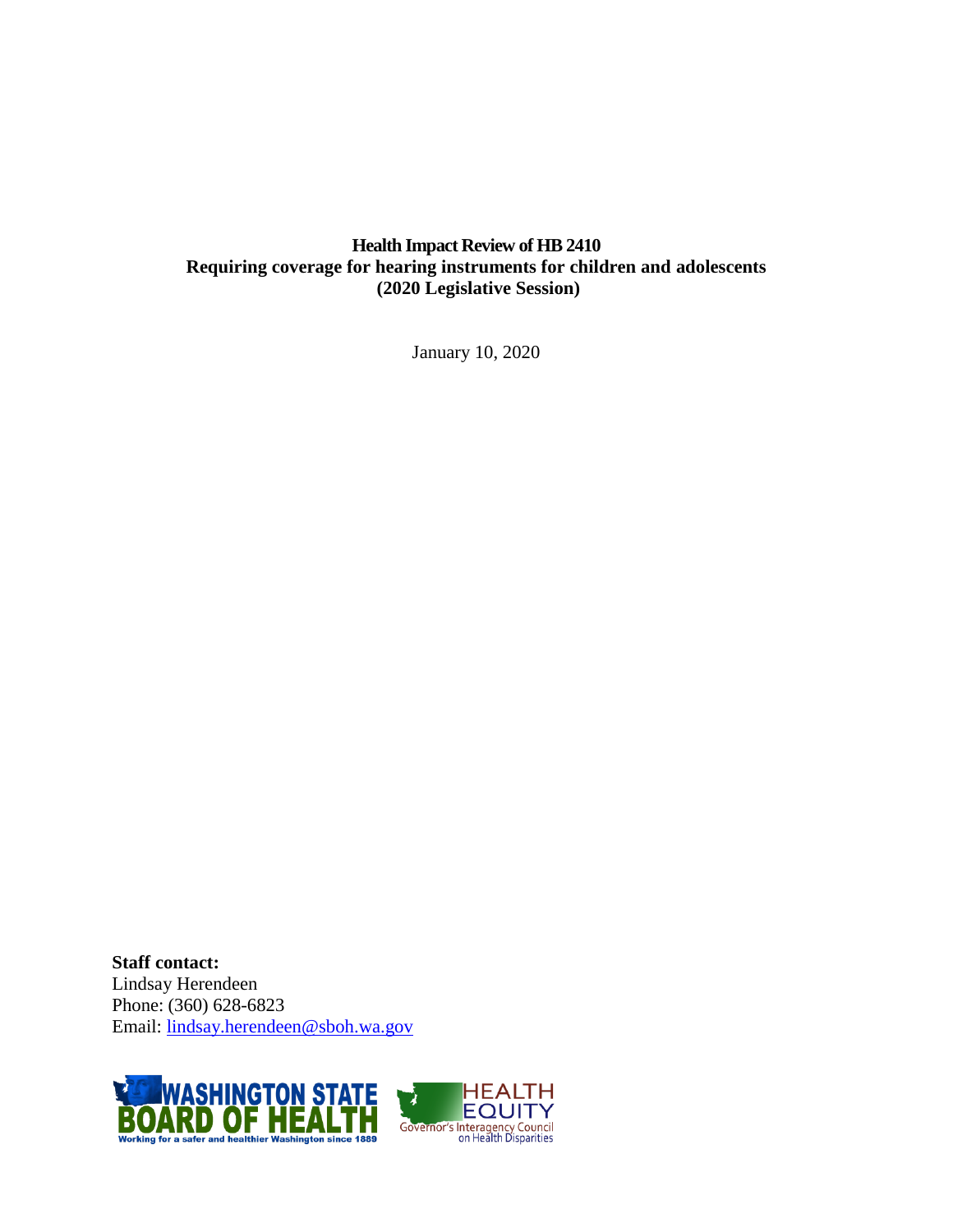#### **Full review**

The full Health Impact Review report is available at: <https://sboh.wa.gov/Portals/7/Doc/HealthImpactReviews/HIR-2020-04-HB2410.pdf>

#### **Acknowledgements**

We would like to thank the key informants who provided consultation and technical support during this Health Impact Review.

## **Contents**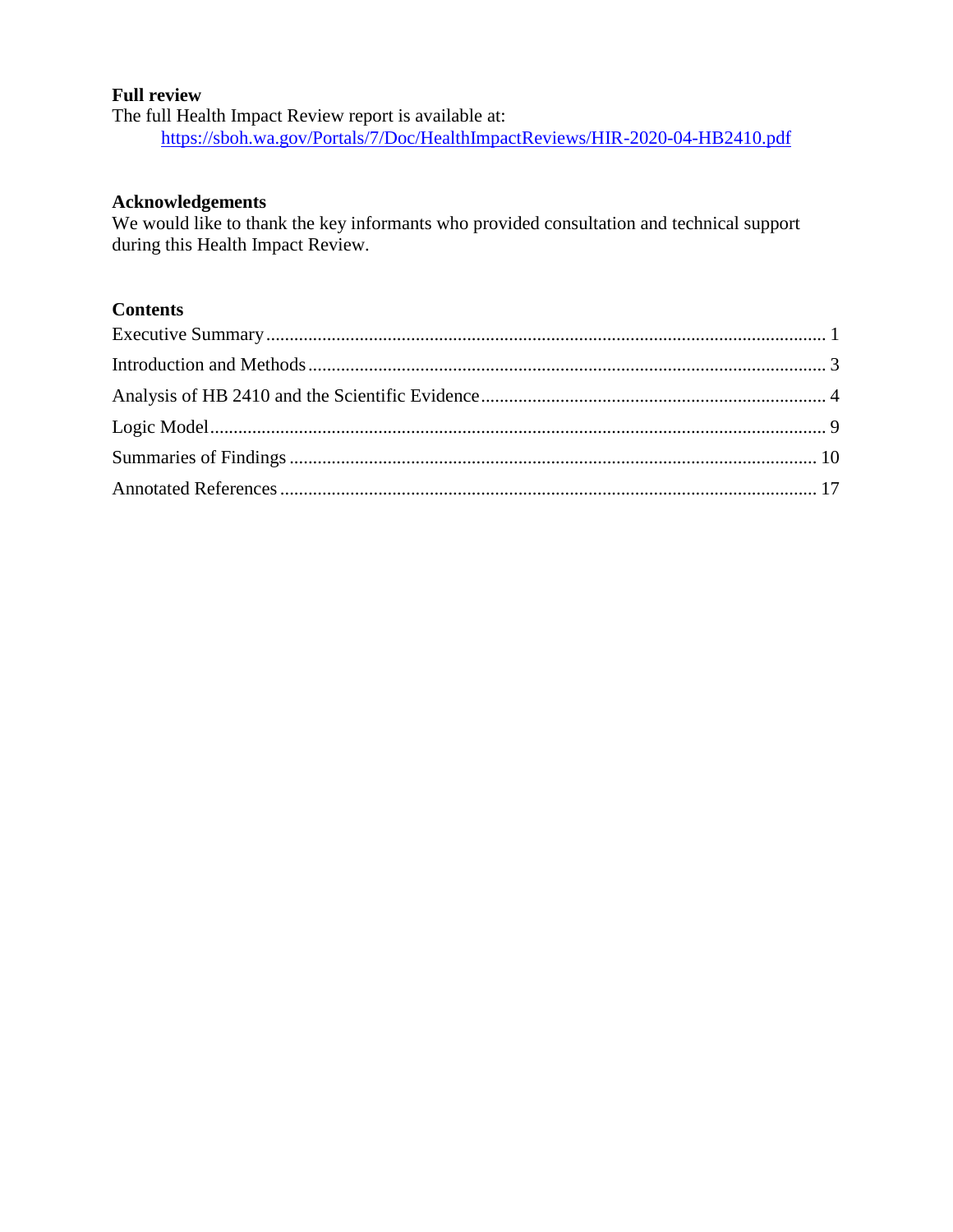## **Executive Summary HB 2410, Requiring coverage for hearing instruments for children and adolescents (2020 Legislative Session)**

**Evidence indicates that HB 2410 would likely result in fully-funded health plans including coverage for hearing instruments and associated care for individuals 18 years of age or younger, which could increase the affordability of hearing instruments, increase the number of youth accessing hearing instruments and technology, improve health outcomes, and reduce health inequities for youth who are deaf or hard of hearing.**

## **BILL INFORMATION**

**Sponsors:** Kilduff, Harris, Orwall, Frame, Kloba, Leavitt, Gregerson, Valdez, Stonier, Pollet, Goodman, Wylie, Doglio, Morgan

## **Summary of Bill:**

- Requires a health carrier offering a health plan issued or renewed on or after January 1, 2021 to include coverage for hearing instruments, including bone conduction hearing devices, for individuals 18 years of age or younger.
- Specifies that coverage must include the hearing instrument, initial assessment, fitting, adjustment, auditory training, and ear molds as necessary to maintain optimal fit.
- Sets a maximum benefit amount (not subject to deductible) of \$2,500.00 per hearing impaired ear\* every 36 months.
- Exempts the hearing aid mandate from the health insurance anti-discrimination clause found in [RCW 48.43.](https://app.leg.wa.gov/rcw/default.aspx?cite=48.43)

## **HEALTH IMPACT REVIEW**

#### **Summary of Findings:**

This Health Impact Review found the following evidence for provisions in HB 2410:

- **Informed assumption** that requiring health carriers to include coverage for hearing instruments and associated care for individuals 18 years of age or younger would result in fully-funded health plans including this coverage. This is based on information from Washington State Office of the Insurance Commissioner (OIC), Health Benefit Exchange (HBE), and health carriers in Washington State.
- **Informed assumption** that fully-funded health plans including coverage for hearing instruments and associated care for individuals 18 years of age or younger would increase the affordability of hearing instruments and associated care for families. This is based on information from key informant interviews.

 $\overline{a}$ 

<sup>\*</sup> This analysis recognizes that "hearing impaired" is not preferred language of the community. However, since HB 2410 uses the phrase "hearing impaired ear" in bill provisions, this language is preserved here for accuracy.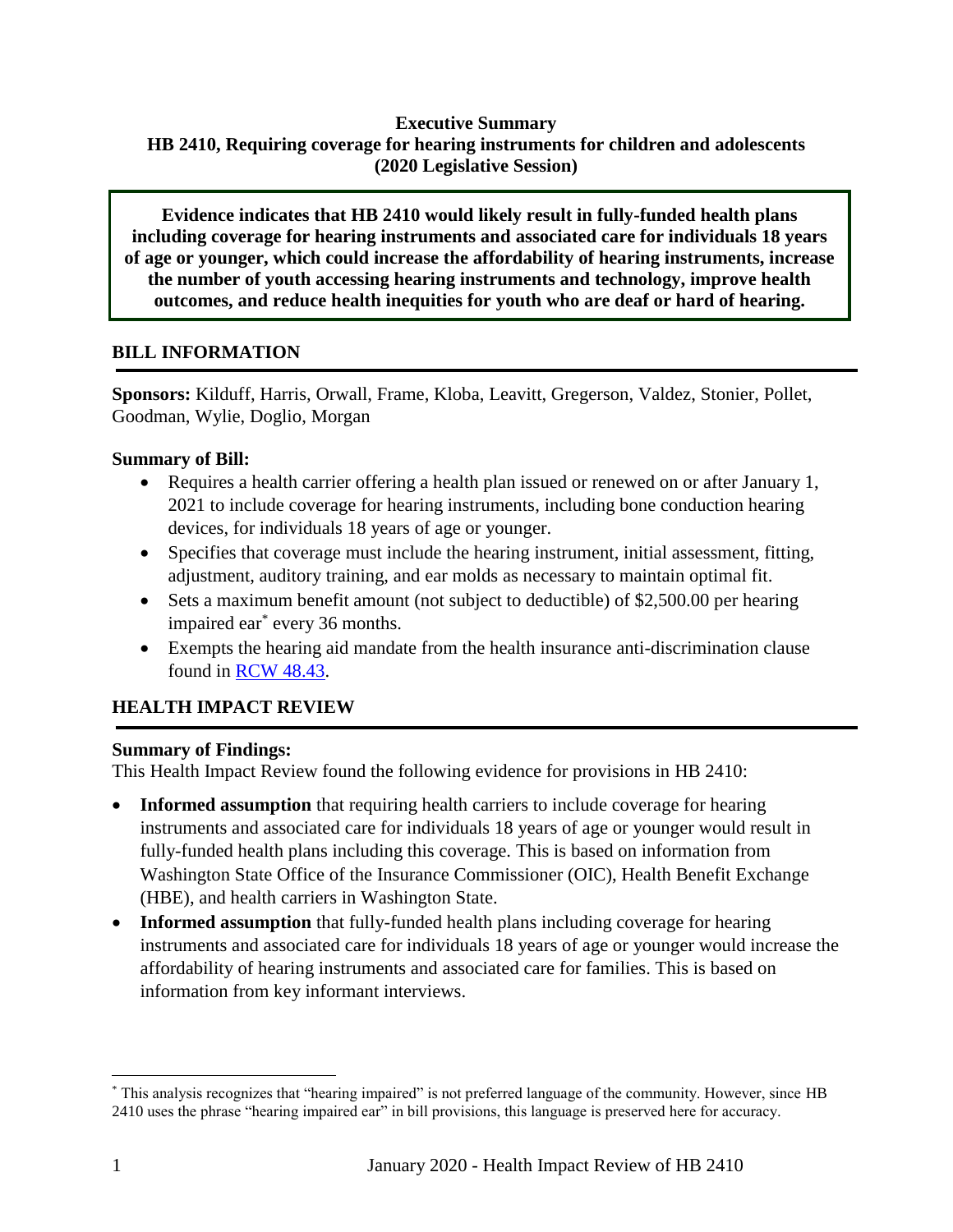- Informed assumption that increasing the affordability of hearing instruments and associated care would increase the number of youth who are deaf or hard of hearing accessing hearing instruments and technology. This is based on information from key informant interviews.
- **Strong** evidence that increasing the number of youth who are deaf or hard of hearing accessing hearing instruments and technology will improve health outcomes for these individuals.
- **Strong** evidence that improving health outcomes for youth who are deaf or hard of hearing would decrease health inequities for these individuals. It is unclear how HB 2410 would impact inequities by insurance status and geography.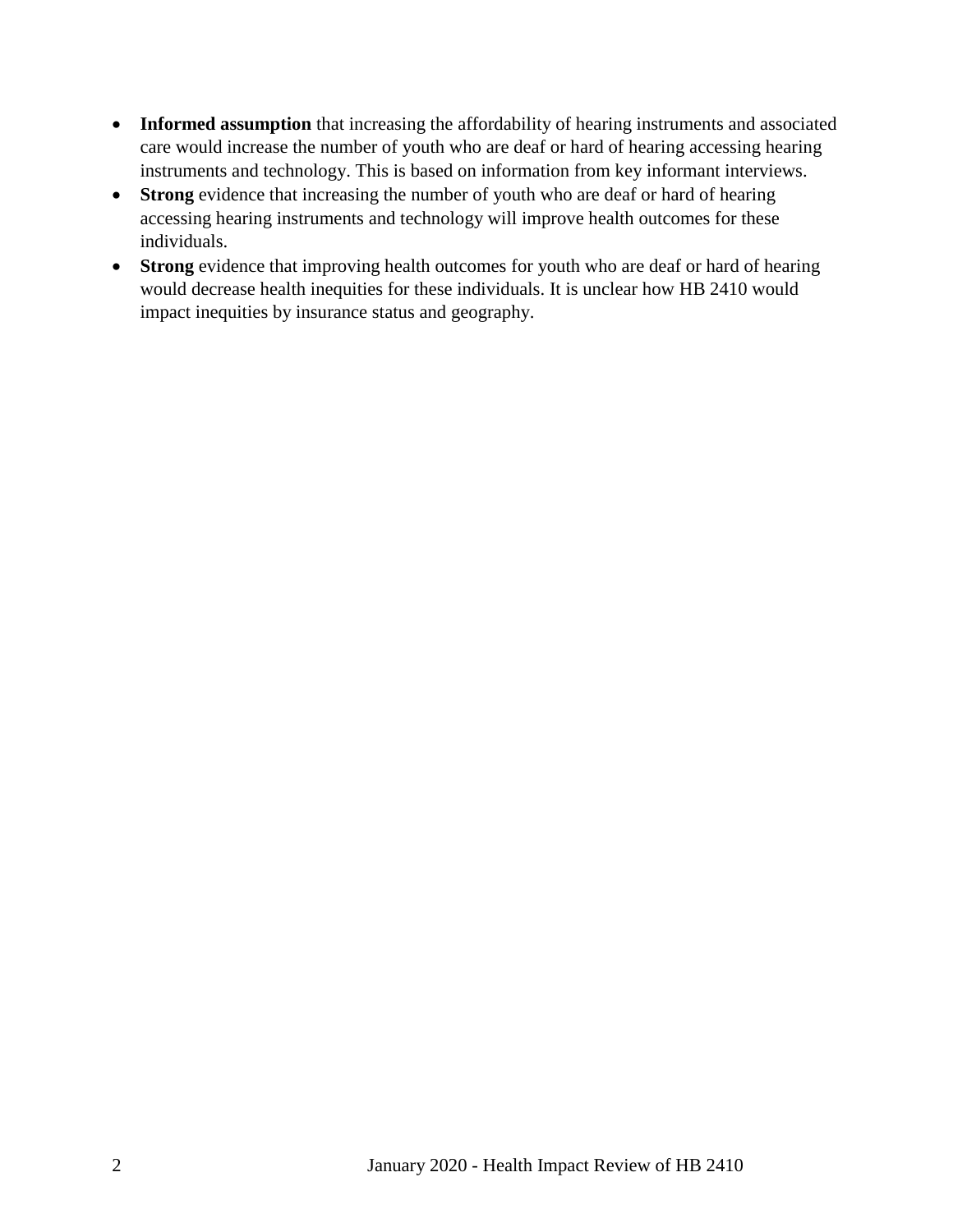#### **Introduction and Methods**

<span id="page-4-0"></span>A Health Impact Review is an analysis of how a proposed legislative or budgetary change will likely impact health and health disparities in Washington State [\(RCW 43.20.285\)](http://apps.leg.wa.gov/rcw/default.aspx?cite=43.20.285). For the purpose of this review 'health disparities' have been defined as the differences in disease, death, and other adverse health conditions that exist between populations [\(RCW 43.20.270\)](http://apps.leg.wa.gov/rcw/default.aspx?cite=43.20.270). This document provides summaries of the evidence analyzed by State Board of Health staff during the Health Impact Review of House Bill 2410 [\(HB 2410\).](https://app.leg.wa.gov/billsummary?BillNumber=2410&Year=2019)

Staff analyzed the content of HB 2410 and created a logic model depicting possible pathways leading from the provisions of the bill to health outcomes. We consulted with experts and contacted key informants about the provisions and potential impacts of the bill. We conducted an objective review of published literature for each pathway using databases including PubMed, Google Scholar, and University of Washington Libraries.

Staff also completed key informant interviews to gather additional supporting evidence. In total, we spoke with 17 key informant interviewees, including: 7 informants representing six Washington State agencies; 3 informants representing health care providers or agencies; 3 informants representing health carriers; 2 parents of youth who are deaf or hard of hearing; and 2 informants representing community organizations. More information about key informants and detailed methods are available upon request.

Interviews were conducted within time and process constraints. The primary intent of key informant interviews was to gather supporting evidence to understand different viewpoints, challenges, and benefits to the bill; however, we did not intend to gather all potential viewpoints. Interviewees were selected purposively, with emphasis on informants that could help elucidate bill provisions or the potential impact of the bill on families in Washington State. We identified further key informants using snowball methodology. While we followed-up with many of these recommendations, we were not able to connect with all individuals within time limitations.

Interview questions focused on current health plan coverage and potential impacts of requiring coverage. Questions also explored the potential impact of bill provisions on affordability, access, and health equity. We took detailed notes during the conversations and analyzed these notes to identify themes. We then summarized these themes and incorporated salient results into the HIR document, as applicable. All results from key informant interviews are presented in summary by theme, and are not attributed to individual interviewees (unless otherwise noted).

The following pages provide a detailed analysis of the bill including the logic model, summaries of evidence, and annotated references. The logic model is presented both in text and through a flowchart (Figure 1). The logic model includes information on the strength-of-evidence for each relationship. The strength-of-evidence has been defined using the following criteria:

 **Very strong evidence:** the review of literature yielded a very large body of robust evidence supporting the association with few if any contradictory findings. The evidence indicates that the scientific community largely accepts the existence of the association.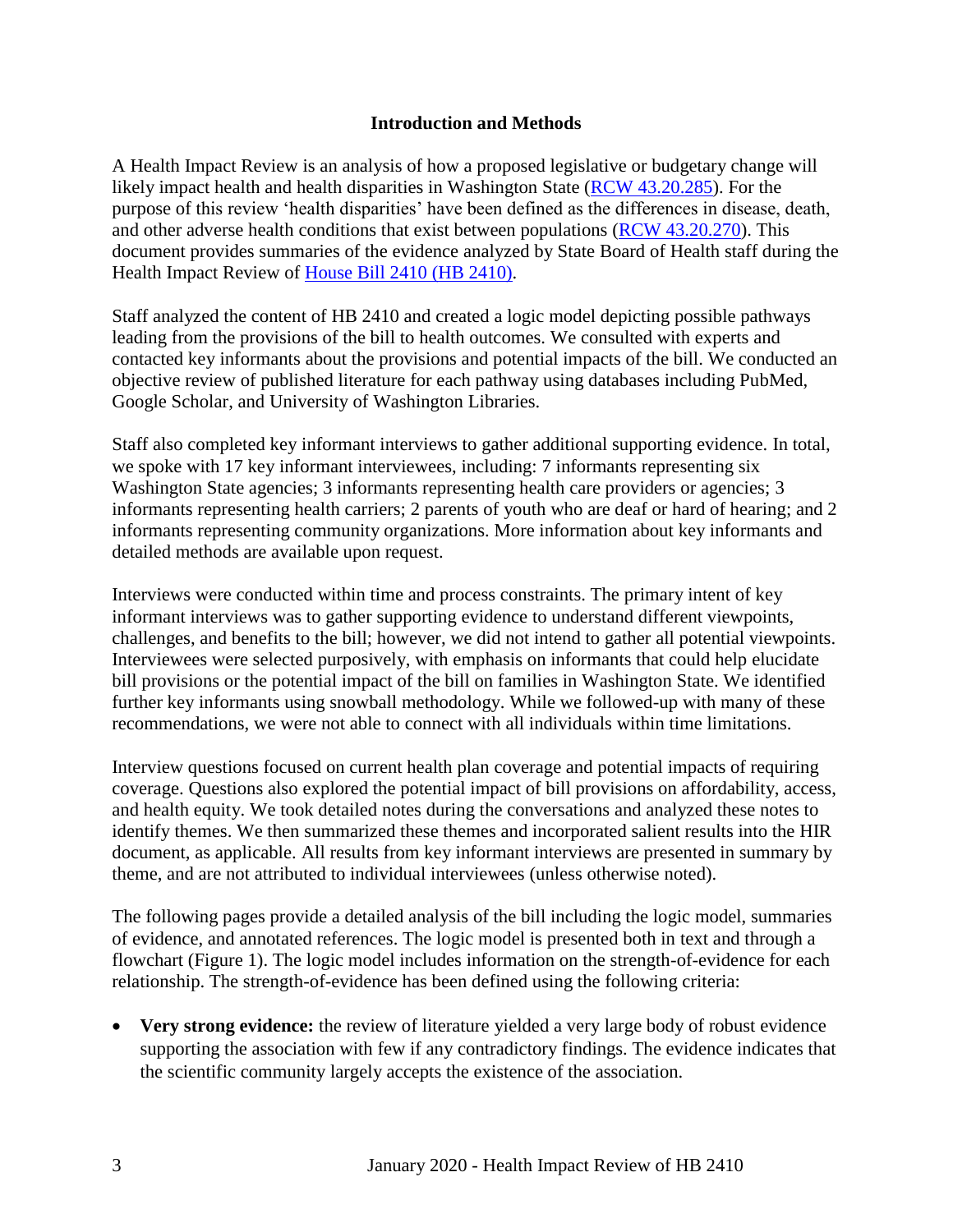- **Strong evidence:** the review of literature yielded a large body of evidence on the relationship (a vast majority of which supported the association) but the body of evidence did contain some contradictory findings or studies that did not incorporate the most robust study designs or execution or had a higher than average risk of bias; or there were too few studies to reach the rigor of "very strong evidence;" or some combination of these.
- **A fair amount of evidence:** the review of literature yielded several studies supporting the association, but a large body of evidence was not established; or the review yielded a large body of evidence but findings were inconsistent with only a slightly larger percentage of the studies supporting the association; or the research did not incorporate the most robust study designs or execution or had a higher than average risk of bias.
- Not well researched: the review of literature yielded few if any studies or only yielded studies that were poorly designed or executed or had high risk of bias.

<span id="page-5-0"></span>This review was subject to time constraints, which influenced the scope of work for this review. The annotated references are only a representation of the evidence and provide examples of current research. In some cases only a few review articles or meta-analyses are referenced. One article may cite or provide analysis of dozens of other articles. Therefore, the number of references included in the bibliography does not necessarily reflect the strength-of-evidence. In addition, some articles provide evidence for more than one research question, so are referenced multiple times.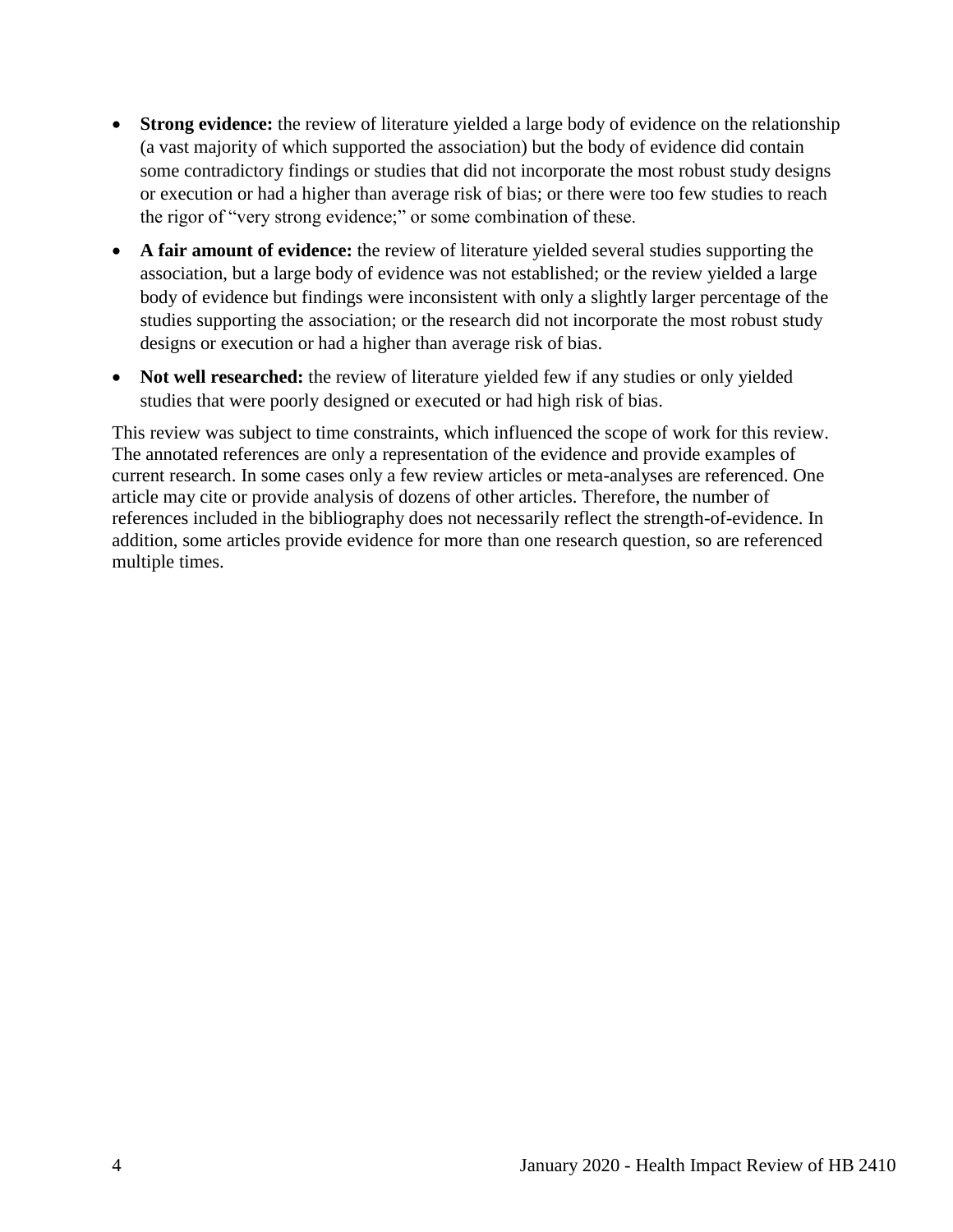#### **Analysis of HB 2410 and the Scientific Evidence**

#### **Summary of relevant background information**

- Under Medicaid, states are required to provide coverage for hearing instruments for children and adolescents under 21 years of age. Washington State Apple Health provides coverage for "new, nonrefurbished, monaural or binaural hearing aids, which includes the ear mold and batteries, for eligible clients age 20 and younger."<sup>1</sup> Under certain circumstances, coverage also includes hearing aid replacements, repairs, and rentals.<sup>1</sup> Apple Health also provides coverage for Cochlear implant external speech processors and Bone Anchored Hearing Aids (Baha) speech processors, including maintenance, repair, and batteries.<sup>1</sup>
- The Patient Protection and Affordable Care Act (ACA) details ten essential health benefits that must be included in every individual and small employer health plan.<sup>2,3</sup> For children, hearing screening and Cochlear implants are considered essential health benefits under rehabilitative and habilitative services and devices (personal communication, Health Benefit Exchange (HBE), December 2019). However, the ACA does not include hearing aids as an essential health benefit, and individual health plans on the private health market are not required to provide coverage for hearing aids for youth (personal communication, HBE, December 2019).
- As of 2017, 24 states have mandated that private health plans provide coverage for hearing instruments for youth.<sup>4</sup>
- While some health plans in Washington State include coverage for hearing instruments, individual and small employer health plans offered on the Exchange generally do not provide a hearing aid benefit for youth (personal communication, December 2019).
- The Affordable Care Act is currently being challenged in the U.S. Court System. On January 3, 2020 Washington State Attorney General Bob Ferguson stated that Washington, as part of a 20 state coalition, is "seeking review of a decision in the U.S. Court of Appeals for the Fifth Circuit, which held that the individual mandate is unconstitutional, but declined to further rule on the validity of the ACA's remaining provisions."<sup>5</sup> The court's ruling on the ACA would impact health care coverage and affordability in Washington State.<sup>5</sup>

#### **Summary of HB 2410**

- Requires a health carrier offering a health plan issued or renewed on or after January 1, 2021 to include coverage for hearing instruments, including bone conduction hearing devices, for individuals 18 years of age or younger.
	- o [RCW 48.43](https://app.leg.wa.gov/rcw/default.aspx?cite=48.43) impacts all fully-insured health plans in Washington State, including individual and small group/small employer plans offered on the Exchange and Public Employees Benefits Board (PEBB) and School Employees Benefits Board (SEBB) government-sponsored plans (personal communication, January 2020). These fully-insured plans must comply with state mandates. The provisions in the bill would not apply to self-insured plans (large employer plans), which must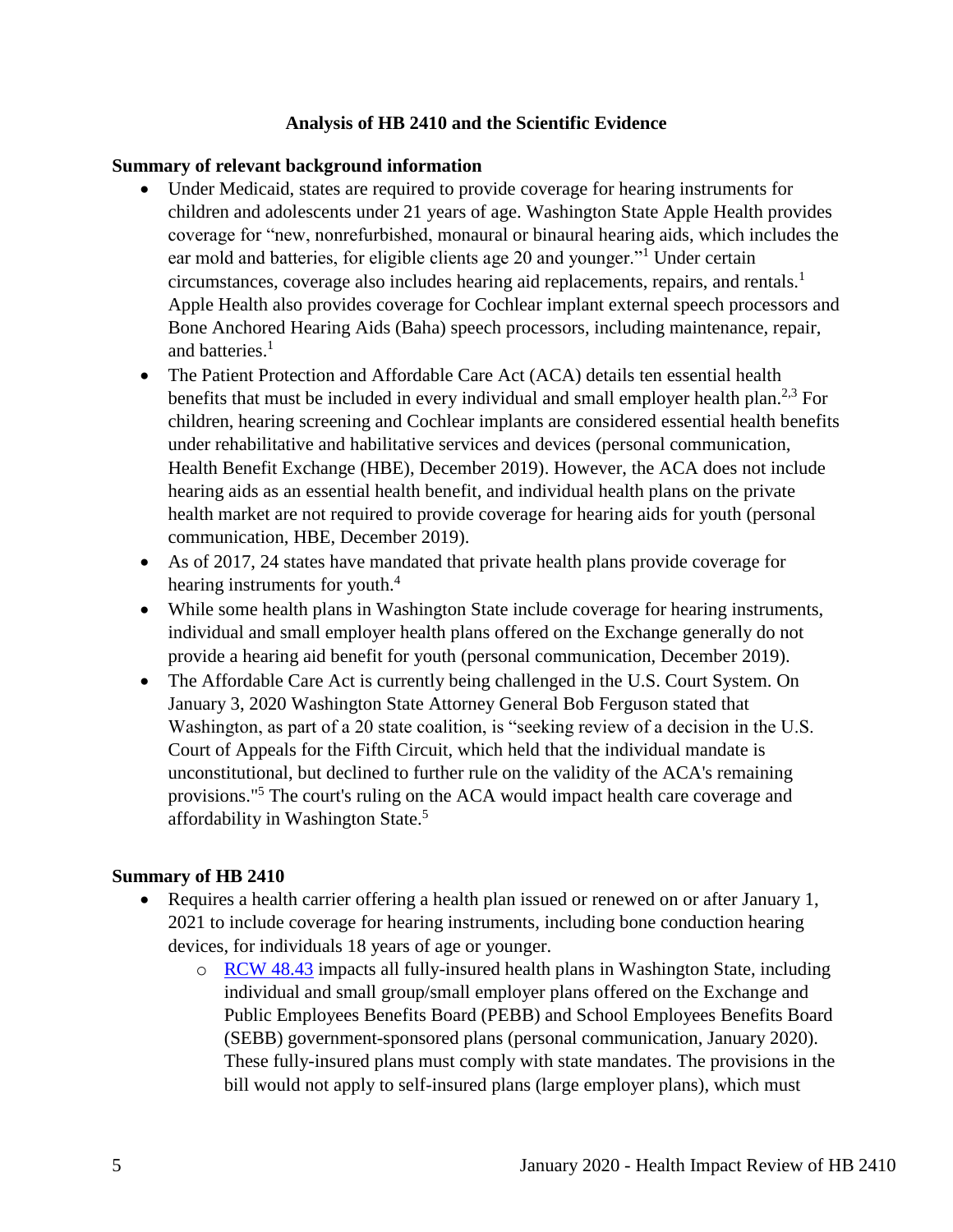comply with federal laws and are not subject to state laws (personal communication, January 2020).

- o Hearing instruments, as defined in [RCW 18.35.010](https://apps.leg.wa.gov/RCW/default.aspx?Cite=18.35.010) include "any wearable, prosthetic instrument or device designed for or represented as aiding, improving, compensating for, or correcting defective human hearing and any parts, attachments, or accessories of such an instrument or device, excluding batteries and cords, ear molds, and assistive listening devices."<sup>6</sup>
- Specifies that coverage must include the hearing instrument, initial assessment, fitting, adjustment, auditory training, and ear molds as necessary to maintain optimal fit.
- Sets a maximum benefit amount (not subject to deductible) of \$2,500.00 per hearing impaired ear<sup>2</sup> every 36 months.
- Exempts the hearing aid mandate from the health insurance anti-discrimination clause found in [RCW 48.43.](https://app.leg.wa.gov/rcw/default.aspx?cite=48.43)

## **Health impact of HB 2410**

Evidence indicates that HB 2410 would likely result in fully-funded health plans including coverage for hearing instruments and associated care for individuals 18 years of age or younger, which could increase the affordability of hearing instruments, increase the number of youth accessing hearing instruments and technology, improve health outcomes, and reduce health inequities for youth who are deaf or hard of hearing.

## **Pathway to health impacts**

The potential pathway leading from the provisions of HB 2410 to decreased health inequities are depicted in Figure 1. We have made informed assumptions that requiring health carriers to include coverage for hearing instruments and associated care for individuals 18 years of age or younger would result in fully-funded health plans including this coverage; that fully-funded health plans including coverage for hearing instruments and associated care for individuals 18 years of age or younger would increase the affordability of hearing instruments and associated care for families; and that increasing the affordability of hearing instruments and associated care would increase the number of youth who are deaf or hard of hearing accessing hearing instruments and technology. These informed assumptions are based on information from key informant interviews. There is strong evidence that increasing the number of youth who are deaf or hard of hearing accessing hearing instruments and technology will improve health outcomes for these individuals.<sup>7-11</sup> There is also strong evidence that improving health outcomes for youth who are deaf or hard of hearing would decrease health inequities for these individuals.<sup>9-11</sup> The impact of HB 2410 on inequities by insurance status and geography is unclear.

 $\overline{a}$ 

<sup>2</sup>This analysis recognizes that "hearing impaired" is not preferred language of the community. However, since HB 2410 uses the phrase "hearing impaired ear" in bill provisions, this language is preserved here for accuracy. Overall, key informants preferred changing the bill language from "per hearing impaired ear" to "per ear." This preferred language is not interchangeable with provision language as most youth who are deaf or hard of hearing would require two hearing aids, even if they experienced unilateral hearing thresholds that were in the mild to severe range (personal communication, December 2019).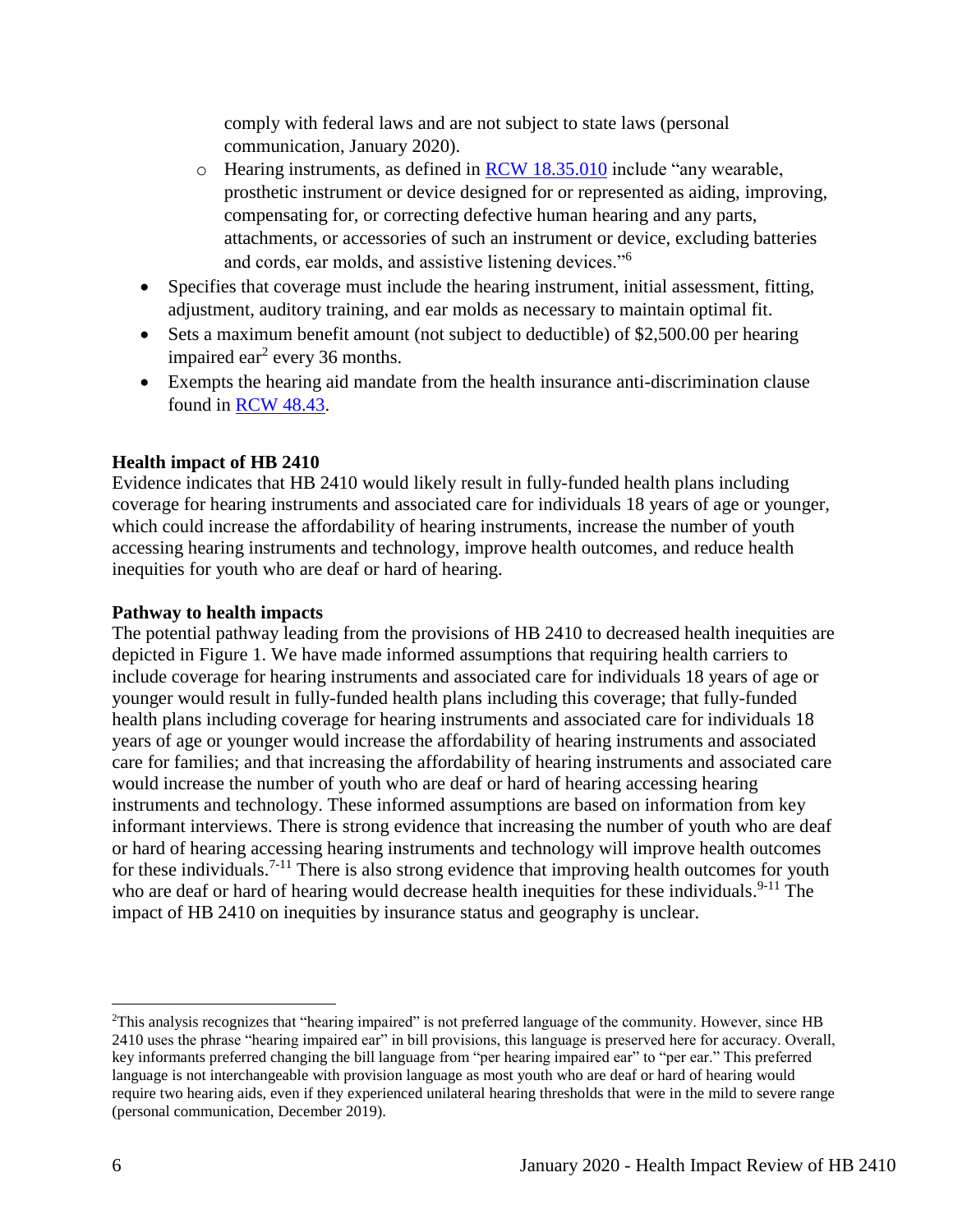#### **Scope**

Due to time limitations, we only researched the most direct connections between the provisions of the bill and decreased health inequities and did not explore the evidence for all possible pathways. For example, we did not evaluate potential impacts related to:

- Potential cost-savings for families as a result of increased hearing instrument affordability. For example, one key informant talked about the need to balance their family's budget and compare costs between hearing aids and other expenditures (e.g. family vacations).
- Potential impact on family situation and income. For example, one key informant shared that they chose not to work so that their family continued to qualify for Medicaid coverage and ensured access to hearing technology.

#### **Magnitude of impact**

There is limited data on the number of youth who are deaf or hard of hearing nationally and in Washington State. Typically, data sources rely on information from newborn hearing screening programs or about youth enrolled in public schools (personal communication, December 2019). However, national estimates suggest that 2 to 3 out of every 1,000 children are born deaf or hard of hearing and that more children develop hearing problems after birth.<sup>12</sup> Washington State Department of Health (DOH) newborn hearing screening data indicate that 1 to 3 out of 1,000 infants are born deaf or hard of hearing in the state.<sup>13</sup> Based on data from DOH's Early Hearingloss Detection, Diagnosis and Intervention program, in 2017, a total of 157 infants out of 86,070 births (2 out of 1,000 infants) were identified through newborn hearing screening as having hearing thresholds in the mild to profound range.<sup>13</sup>

In 2006, the National Institute on Deafness and other Communication Disorders (NIDCD) (part of the National Institutes of Health), analyzed National Health and Nutrition Examination Survey (NHANES) data from 1976 to 1994 to estimate the prevalence of hearing thresholds among U.S. children aged 6 to  $19<sup>14</sup>$  They estimated that 1.57% to 1.66% of U.S. children aged 6 to 19 experience bilateral hearing thresholds in the mild, moderate, or severe range and 4.9% to 5.7% experience unilateral hearing thresholds in these ranges.<sup>14</sup> NHANES estimates represent the best national estimates for school-aged youth who are deaf or hard of hearing, and only the 1976- 1980 and 1988-1994 NHANES samples included audiometric data for 6 to 19 year olds.<sup>8</sup> More recent NHANES datasets (including the 1994-2010 datasets) only include audiometric data for 12 to 19 year olds. <sup>8</sup> These data suggest that the prevalence of youth who are deaf or hard of hearing has not increased significantly over time.<sup>8</sup> NHANES stopped collecting audiometric data in  $2010$ ,<sup>8</sup> and so, while older, these data are the best national data available. The Washington State Center for Deaf and Hard of Hearing Youth conducts an annual survey of public school districts in Washington State. In 2018, 198 out of 296 school districts (67%) reported that 4,423 children 3 to 21 years of age were deaf or hard of hearing (personal communication, Center for Deaf or Hard of Hearing Youth, January 2020).

In Washington State, 15,723 individuals 0 to 17 years of age were covered by a qualified health plan through Health Benefit Exchange (HBE) in 2019 (personal communication, HBE, December 2019). There were also approximately 65,000 individuals 0 to 18 years of age enrolled in a health plan through PEBB and 67,000 individuals 0 to 18 years of age enrolled in a health plan through the SEBB (personal communication, Health Care Authority (HCA), January 2020).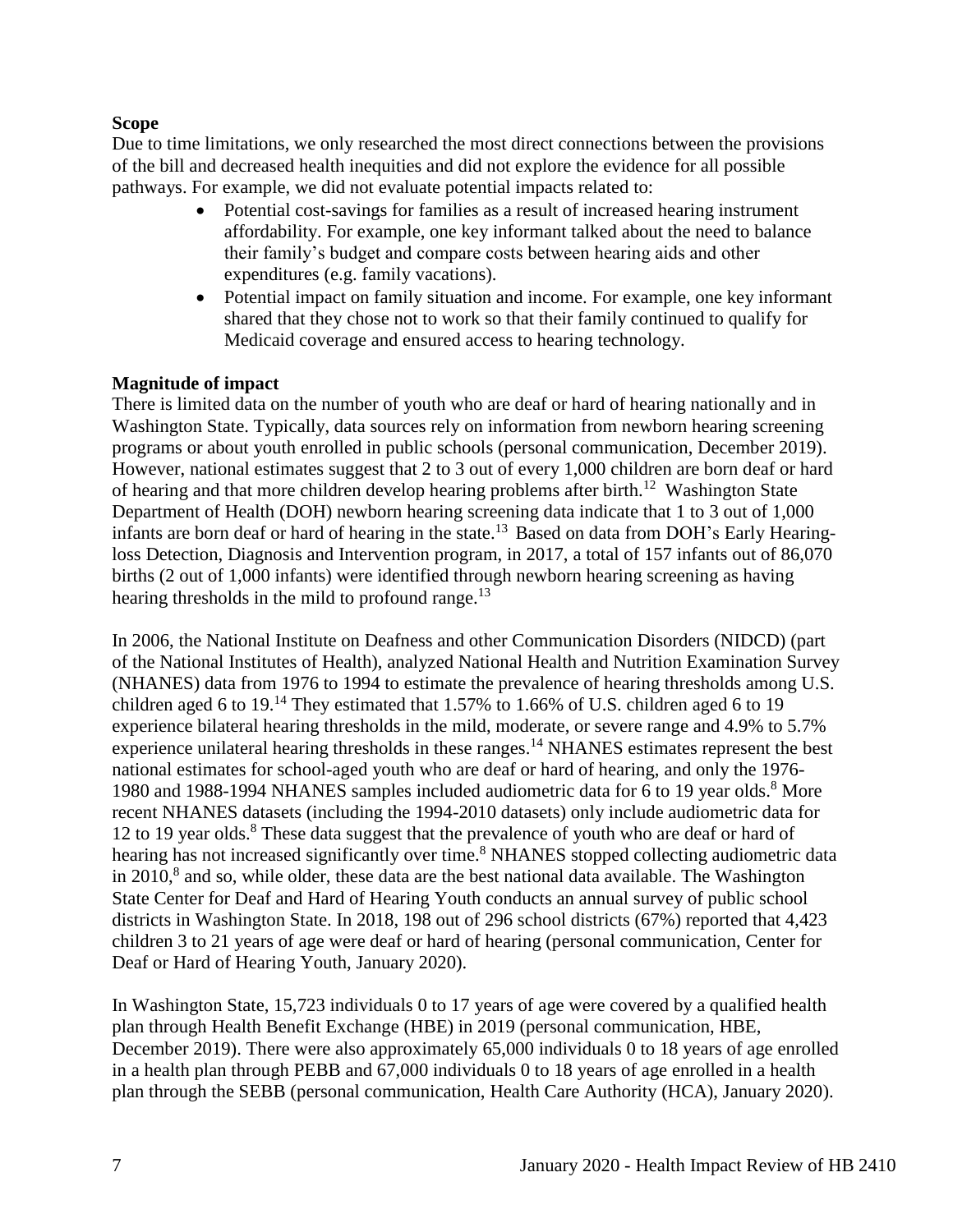Based on insurance enrollment data and national prevalence estimates, HBE estimated that the changes proposed in HB 2410 would impact 24 to 65 youth enrolled in a plan through the Exchange (personal communication, HBE, December 2019). Using DOH's 2017 newborn hearing screening data, an estimated 31 individuals aged 0 to 17 enrolled in a plan through the Exchange and 264 individuals aged 0 to 18 enrolled in a health plan through PEBB/SEBB may be diagnosed at birth as deaf or hard of hearing and may be impacted by this bill. Based on national estimates for school aged children, approximately 247 to 896 school aged children enrolled in a plan on the Exchange and 2,072 to 7,524 individuals enrolled through PEBB/SEBB may be impacted by this bill.

Therefore, based on these estimates, we anticipate approximately 295 to 8,400 youth aged 0 to 18 enrolled in a plan through the Exchange or PEBB/SEBB may be impacted by HB 2410. It is important to note that not all youth who are deaf or hard of hearing would require or choose to use hearing instruments covered by this bill (e.g. hearing aids, Baha, etc.) and that care should be tailored to each child. Therefore, we expect that only a certain percentage of these individuals would use health insurance coverage for hearing instruments provided by HB 2410.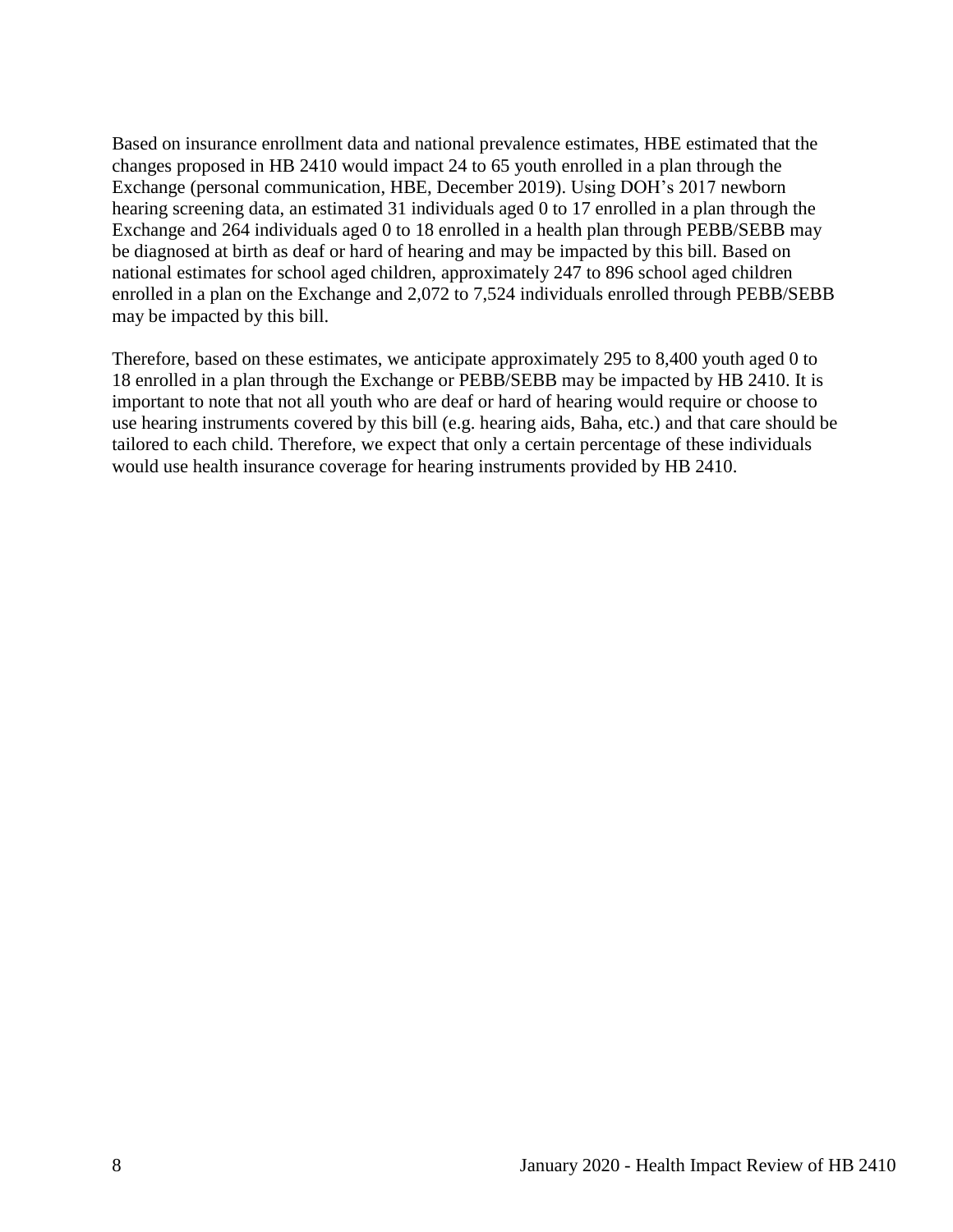#### **Logic Model**

<span id="page-10-0"></span>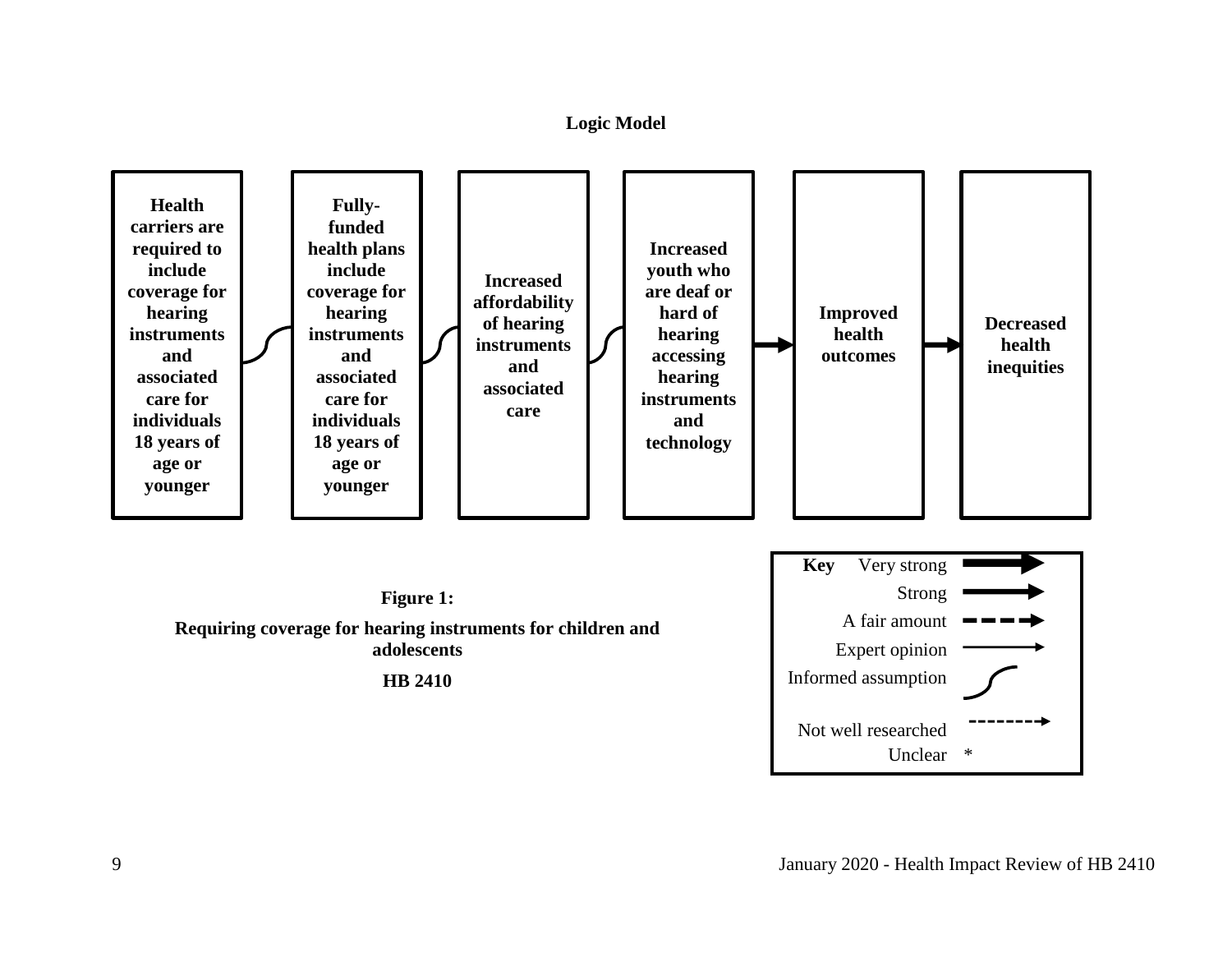#### **Summaries of Findings**

#### <span id="page-11-0"></span>**Will requiring health carriers to include coverage for hearing instruments and associated care for individuals 18 years of age or younger result in fully-funded health plans including this coverage?**

We have made the informed assumption that requiring health carriers to include coverage for hearing instruments and associated care for individuals 18 years of age or younger would result in fully-funded health plans including this coverage. This informed assumption is based on information from the Washington State Office of the Insurance Commissioner (OIC), Health Benefit Exchange (HBE), and health carriers in Washington State.

Since the passage of the ACA and subsequent adoption of Washington State's essential health benefits, the legislature has not passed a bill requiring a new mandated benefit in addition to the federally-required essential health benefits (personal communication, OIC, December 2019). If the legislature required health carriers to provide a new health benefit, OIC would list coverage of hearing instruments as a required state benefit (personal communication, OIC, December 2019). In turn, fully-funded health plans offered in Washington State would be required to meet this new mandate in order to sell plans in the state, including individual and small group/small employer plans offered on the Exchange and PEBB/SEBB government-sponsored plans (personal communication, January 2020).

This new requirement would likely necessitate the state legislature to cover or defray the cost of the benefit for all qualified enrollees (personal communication, OIC, December 2019). The ACA stipulates that states may require additional benefits, but must assume the cost.<sup>15</sup> Therefore, this bill could trigger the federal requirement that the state pay for any premium increase due to this new mandated benefit as well as subsidize any cost-sharing reduction payments necessary (personal communication, HBE, December 2019). Benefits provided by a health plan in addition to the federally-defined essential health benefits are not eligible for premium tax credit subsides and states must "defray the cost to the individual of any additional benefits."<sup>15</sup> There is the potential that the additional requirement may increase plan rates or premiums (personal communication, HBE, December 2019). Key informants representing health carriers in Washington State stated that premiums would likely increase, even if the state had to cover costs, due to the provision of new services (personal communication, January 2020).

Fiscal analyses from other states that have proposed or passed similar legislation suggest that the amount of rate or premium increase would likely be small. For example, Georgia proposed a bill that would require coverage for one hearing aid per ear and associated care every 36 months at a minimum benefit level of \$2,500 and a maximum benefit level of \$3,000 (personal communication, December 2019). A fiscal analysis (that did not include an actuarial analysis) found that plan premiums would increase by \$0.11 to \$1.20 per member per month and cost the state \$831,600 to \$9,072,000 (unpublished data, personal communication, December 2019). An analysis of a similar bill in North Carolina estimated that premiums would increase by \$0.39 per member per year and cost the state \$1,984,000 annually.<sup>16</sup> A national analysis by the 2006 Children's Audiology Financing Workgroup concluded that state mandates would likely increase premiums by less than  $1\%$ .<sup>9</sup>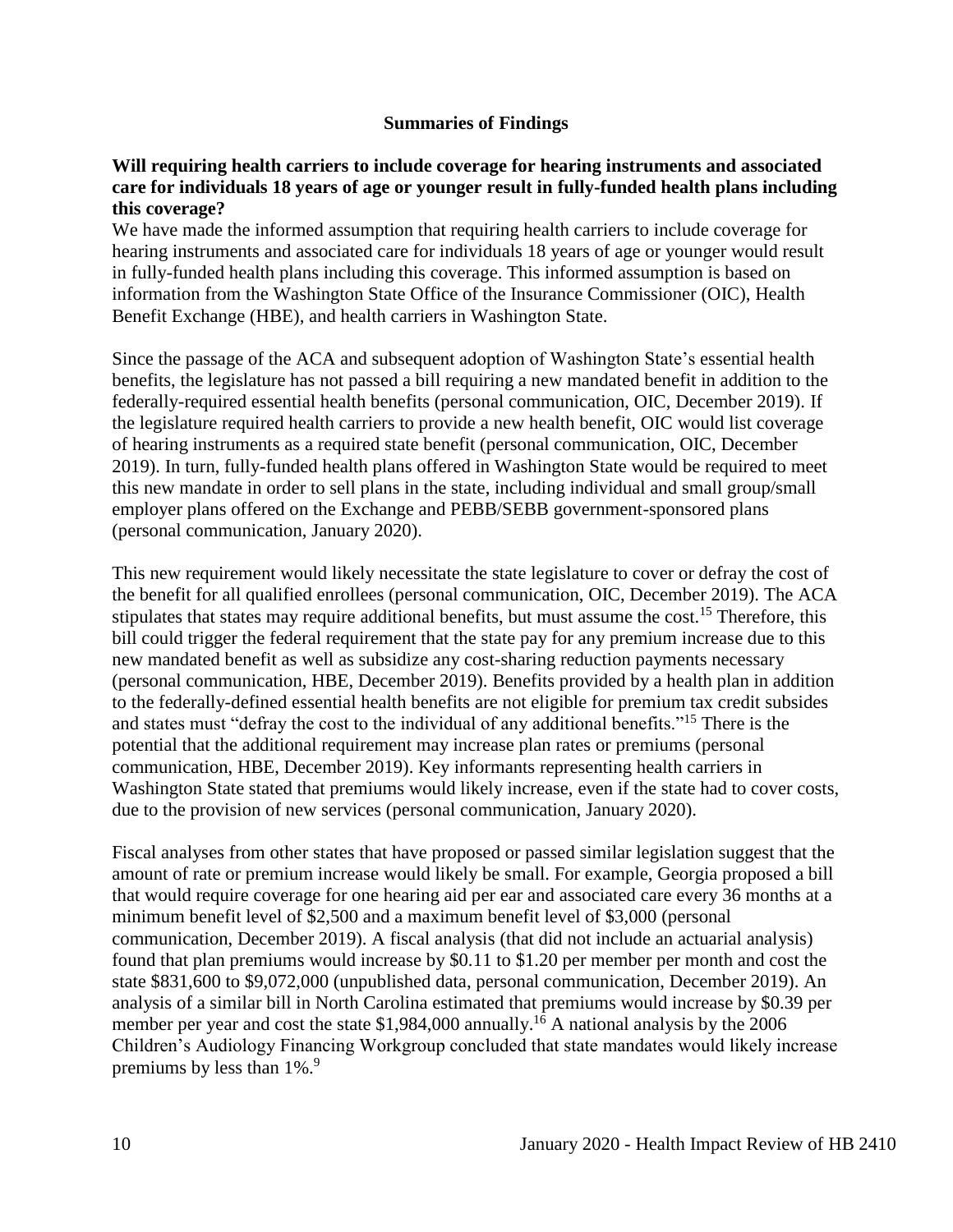Overall, if the legislature required health carriers to include coverage for hearing instruments and associated care, we have made the assumption that fully-funded health plans would include this required coverage in order to meet state law.

#### **If fully-funded health plans include coverage for hearing instruments and associated care for individuals 18 years of age or younger, will hearing instruments and associated care for families be more affordable?**

We have made the informed assumption that fully-funded health plans including coverage for hearing instruments and associated care for individuals 18 years of age or younger would increase the affordability of hearing instruments and associated care for families. This informed assumption is based on information from key informant interviews.

A 2003 survey of all state Early Hearing Detection and Intervention programs found that 88% of programs cited financing problems as a significant barrier for youth who are deaf or hard of hearing to access hearing instruments.<sup>9</sup> Key informants unanimously stated that affordability is a barrier to accessing hearing aids for youth. They shared that a diagnosis of deaf or hard of hearing is always an unexpected diagnosis and that the cost of first-time and replacement hearing aids is always an unexpected cost (personal communication, December 2019). In addition, key informants stated that the cost of associated care was also a barrier and not often covered by insurance (e.g. adjustments, ear molds). One key informant stated that travelling to Seattle or to the nearest pediatric audiologist could also be cost prohibitive for families (personal communication, December 2019).

In Washington State, families may access hearing aids through Medicaid, Seattle Children's Hospital (which will provide care regardless of insurance status), private insurance, or out-ofpocket expenses (personal communication, December 2019). While some health plans offered on the Exchange or as part of PEBB/SEBB medical coverage include some coverage for hearing instruments, others do not provide any coverage, requiring families to pay for the cost out-ofpocket (personal communication, December 2019). Key informants shared that their health plans provided coverage ranging from \$600 per hearing aid every 36 months to \$2,000 for both ears (personal communication, December 2019). One health carrier stated that their plans currently provide \$1,000 every 3 years for hearing instruments (personal communication, January 2020). However, other plans specifically exclude hearing aids, offer inconsistent coverage among plans, and/or do not provide coverage for associated care (e.g. adjustments, ear molds, wires, batteries) (personal communication, December 2019). One key informant shared that their average out-ofpocket expense for hearing aids was approximately \$8,000 per year after insurance (personal communication, December 2019). Another key informant shared that their family's out of pocket expense for first-time hearing aids and associated care was \$10,000 (personal communication, December 2019). Lastly, key informants were concerned that bill language specifying coverage "per hearing impaired ear" would limit the ability to get hearing instruments required for youth, since youth typically require two hearing aids, even if they experience unilateral hearing thresholds in the mild to severe range (personal communication, December 2019). If coverage is only provided "per hearing impaired ear," key informants were concerned that this would further add to out-of-pocket expenses for families (personal communication, December 2019).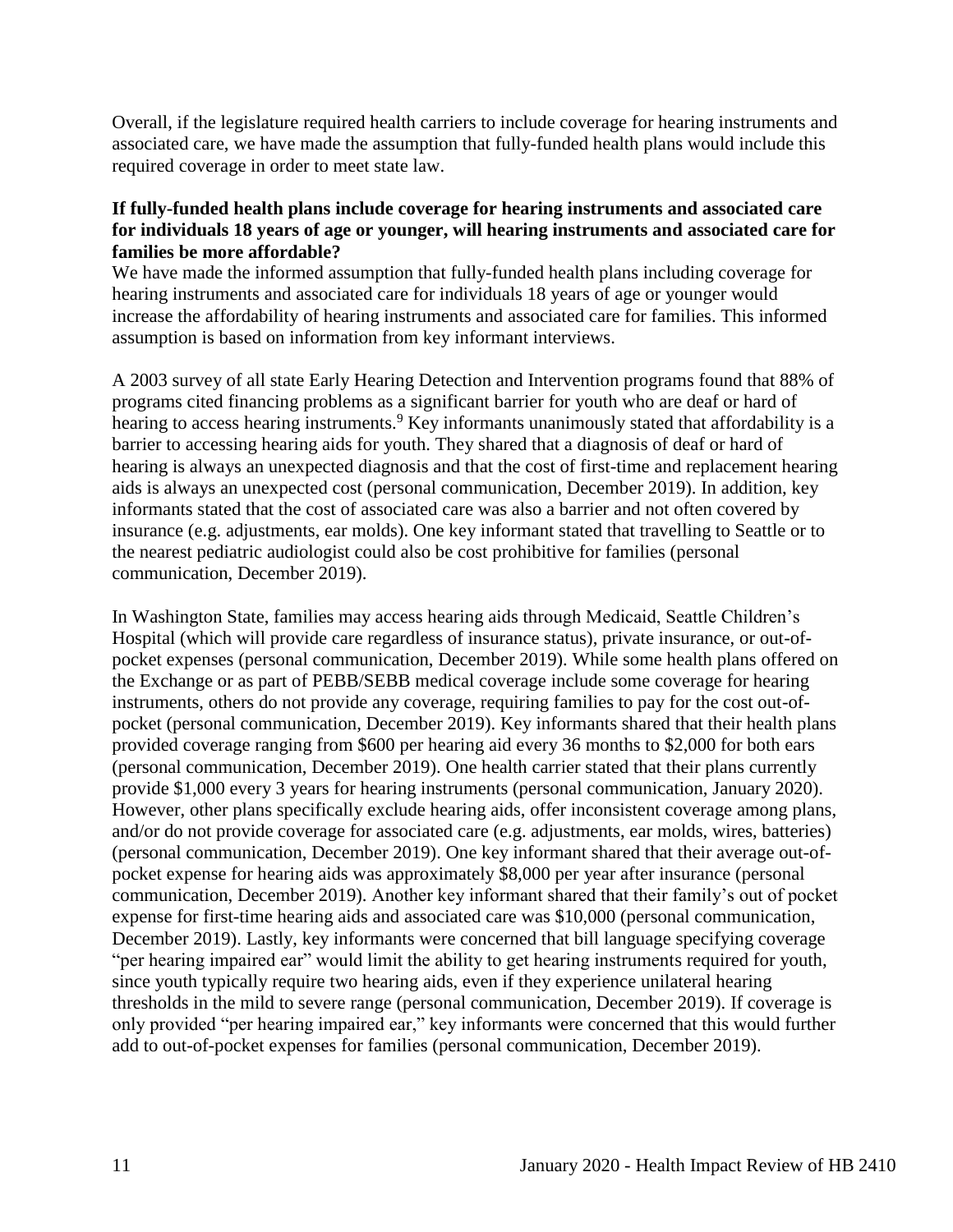The average cost of one hearing aid is \$2,363 (personal communication, HBE, December 2019). However, basic models may not provide adequate levels of technology for children and higher technology models may cost up to \$4,000 per hearing aid (personal communication, December 2019). Two key informants were concerned that setting a maximum benefit amount at \$2,500 per ear every 36 months could result in families not getting the best technology or best fit for their child (personal communication, December 2019). One key informant was concerned that lower technology levels may not be compatible with assistive listening devices used in school settings (personal communication, December 2019). In addition, ear molds cost an average of \$100 to \$250 per set and need to be replaced 1 to 3 times per year depending on the age of the child (personal communication, December 2019). The cost of other hearing instruments (e.g. Bahas) may also be cost prohibitive, and families may have limited options to access hearing technology for youth (personal communication, December 2019).

The 2006 Children's Audiology Financing Workgroup (workgroup) concluded that approximately \$3,000 per hearing aid (in 2010 dollars) would be required to provide the hearing aid, accessories, and related professional services to children  $0$  to  $3$  years of age,<sup>9</sup> suggesting that a maximum benefit amount of \$2,500 may not be sufficient to fully cover costs. The workgroup concluded that one barrier to state mandated coverage is that families will likely still be responsible for some level of cost-sharing or out-of-pocket expenses.<sup>9</sup> However, the workgroup also stated that, "the lifetime economic cost of permanent hearing loss in children in terms of special education expenditures, direct medical costs, and lost productivity is estimated to be more than \$400,000 per child."<sup>9</sup>

Generally, key informants felt that any level of hearing aid was better than going without any technology, and that HB 2410 would help make hearing aids more affordable for families. Since HB 2410 would provide a maximum benefit amount of \$2,500 per ear every 36 months, which would provide coverage for the average cost of one hearing aid and associated care, HB 2410 would likely provide a richer benefit than is available through plans currently. Since many plans do not currently offer any hearing aid benefit, we have made the informed assumption that HB 2410 would offset some of the costs of hearing instruments and therefore increase affordability for families.

#### **Will increasing the affordability of hearing instruments and associated care increase the number of youth who are deaf or hard of hearing accessing hearing instruments and technology?**

We have made the informed assumption that increasing the affordability of hearing instruments and associated care would increase the number of youth who are deaf or hard of hearing accessing hearing instruments and technology. This informed assumption is based on information from key informant interviews.

Overall, affordability is a barrier to accessing hearing instruments and associated care for families (personal communication, December 2019). Families often have to pay for hearing instruments out-of-pocket, resulting in families delaying care or extending the life of a hearing aid (personal communication, December 2019). Key informants also shared that there is a gap in coverage for hearing instruments. Families that do not meet income-eligibility for Medicaid, and do not have fiscal resources to pay for hearing instruments out-of-pocket are more likely to delay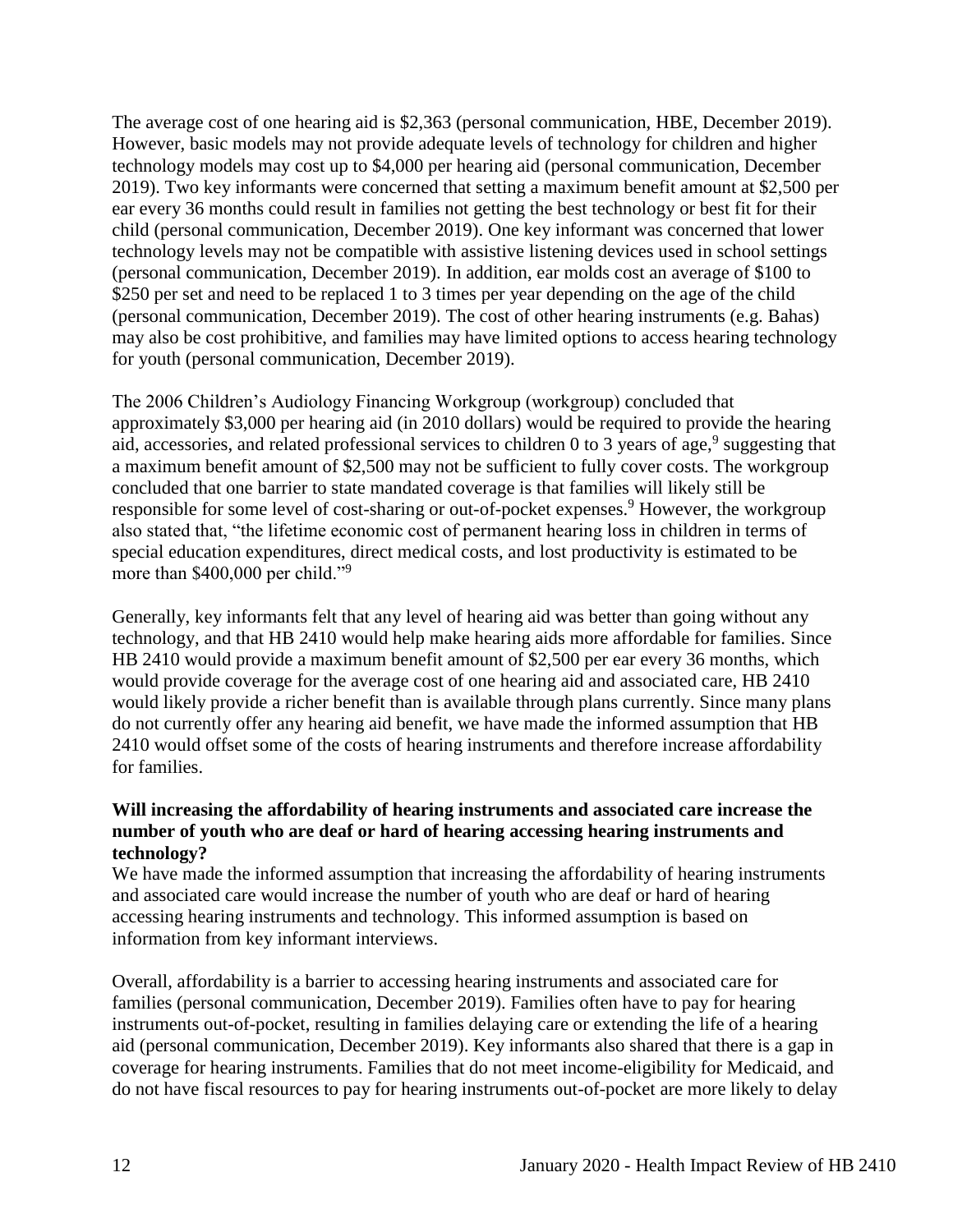care (personal communication, December 2019). In addition, while Seattle Children's Hospital will provide care regardless of insurance status, many families experience barriers to accessing Seattle Children's Hospital, including travel time or cost (personal communication, December 2019). Key informants also shared personal financial impacts to ensuring youth have access to hearing technology.

In addition, key informants shared that hearing aid technology is constantly changing. Affordability may cause families to choose more basic technology models or choose not to upgrade to newer technology when it becomes available (personal communication, December 2019). Typically, the most appropriate hearing aids for children are digital hearing aids with specific features, including automatic feedback cancellation, low-level noise reduction, multiple channels, compatibility with remote-microphone (FM) technology, tamper-proof battery doors, wide dynamic range compression, and flexible gain and output characteristics that can be modified as hearing changes.<sup>9,10</sup> These models may be more expensive than basic models (personal communication, December 2019). Allowing coverage every 36 months will ensure that children have access to the best available technology at consistent intervals (personal communication, December 2019). While key informants felt that youth, especially younger children, may still need to have their hearing aids replaced more frequently than every 3 years (e.g. due to wear and tear, accidental loss or damage), all key informants felt that being able to access new technology every 3 years was a reasonable timeframe and improvement.

Overall, providing coverage at \$2,500 per ear every 36 months for hearing instruments will likely increase the number of youth who are deaf or hard of hearing accessing hearing instruments and up-to-date technology.

#### **If more youth who are deaf or hard of hearing have access to hearing instruments and technology, will health outcomes improve for these individuals?**

There is strong evidence that increasing the number of youth who are deaf or hard of hearing accessing hearing instruments and technology will improve health outcomes for these individuals.

Negative outcomes have been shown for youth with any degree of hearing outside the typical range.<sup>11</sup> Early access to hearing habilitative services is crucial for development (personal communication, December 2019). Generally, "without appropriate access to language, hearing technology, and early intervention, children [who are deaf or hard of hearing] almost always fall behind their peers in language, cognition, and social-emotional development."<sup>9</sup> Infants that do not receive appropriate early intervention services often exhibit at least one developmental delay.<sup>9</sup> Hearing thresholds in the mild, moderate, or severe range have been associated with physical, cognitive, behavioral, and social impacts, including reduced quality of life, isolation or exclusion, and increased symptoms of depression.<sup>7</sup> Youth who are deaf or hard of hearing may experience poor psychosocial health, school performance, academic achievement, social engagement, speech and language development, self-esteem, and social and emotional outcomes. 8,10

Access to hearing instruments can improve social and emotional outcomes, mental health outcomes, and educational outcomes for youth.9-11 In 2019, the Joint Committee on Infant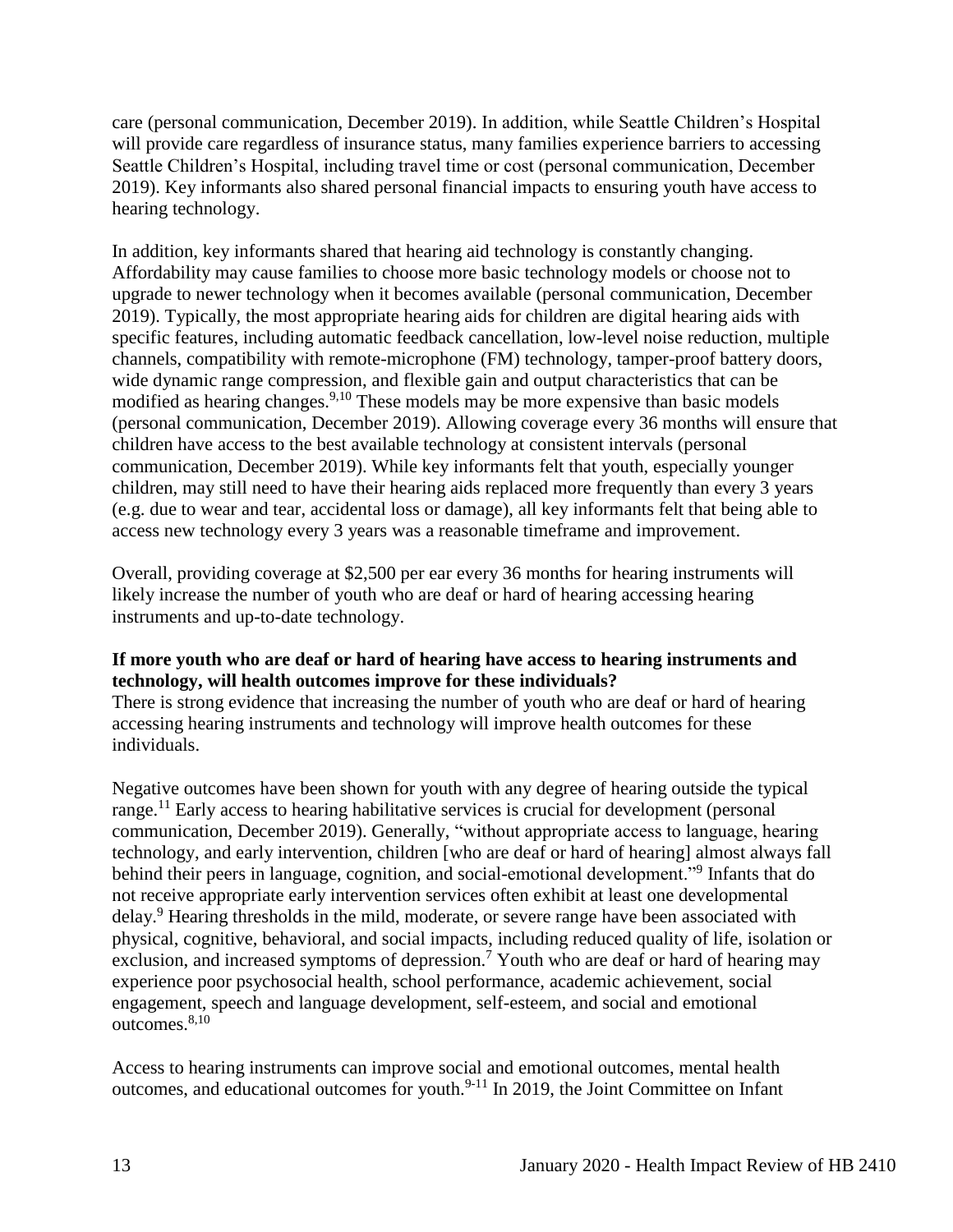Hearing (JCIH) reaffirmed the importance of fitting hearing aids using evidence-based protocols to ensure maximum audibility as soon as possible after diagnosis, ideally no later than four months of age, for families that have chosen development of listening and spoken language as a goal.<sup>10</sup> They stated that, "without appropriate language exposure and access, [children who are deaf or hard of hearing] will fall behind their hearing peers in communication, language, speech, cognition, reading, and social-emotional development, and delays may continue to affect the child's life into adulthood."<sup>10</sup> The Outcomes of Children with Hearing Loss project examining long-term outcomes for children who use hearing aids also hypothesized that, "provision of wellfit [hearing aids], higher levels of audibility, and consistent [hearing aid] use will lead to better access to linguistic input and higher levels of cumulative linguistic experience."<sup>11</sup>

Previous research has also shown that social engagement and interaction with caregivers and peers play an important role in language development, and youth who have hearing thresholds in the mild, moderate, or severe range may miss out on some of these "incidental" learning opportunities without access to hearing technology.<sup>11</sup> Hearing aids can provide access to friends, family, and relationships (personal communication, December 2019). The Outcomes of Children with Hearing Loss project asserted that removing some of these barriers through appropriate hearing amplification interventions may provide children who are deaf or hard of hearing with resilience in language development.<sup>11</sup> They concluded that there are three main factors that influence access to linguistic input for children who are deaf or hard of hearing, including 1) aided audibility; 2) hearing aid use, including age at fitting, duration, and consistency of use; and 3) quantity and quality of linguistic input from caregivers.<sup>11</sup>

Lastly, level of hearing aid technology is important to expose youth to the greatest range of sound necessary for development (personal communication, January 2020). For example, "limited bandwidth provided by amplification can render final -s nearly inaudible" and, over time, this can reduce the child's "cumulative linguistic experience, which places the child at risk for reductions in language learning efficiency and for language delays."<sup>11</sup> Previous research has shown that higher levels of aided audibility (for example, due to better technology) resulted in better speech production and language skills in preschoolers, and better language outcomes in school-aged children who are hard of hearing. $11$ 

Overall, there is strong evidence that improving access to hearing instruments and technology will improve outcomes for youth who are deaf or hard of hearing.

#### **Will improving health outcomes for youth that are deaf or hard or hearing decrease health inequities for these individuals?**

There is strong evidence that improving health outcomes for youth who are deaf or hard of hearing would decrease health inequities for these individuals. Youth who are deaf or hard of hearing already experience inequities,<sup>7-11</sup> and there is evidence that access to hearing instruments and technology has the ability to reduce or eliminate negative outcomes.<sup>9-11</sup> The JCIH stated that, "with early detection and appropriate, targeted intervention, developmental milestones for an infant who is deaf or hard of hearing can be expected to be achieved, more accurately reflecting the child's true potential."<sup>10</sup> Therefore, since HB 2410 has the potential to improve access to hearing instruments and technology, this bill is likely to reduce inequities experienced by youth who are deaf or hard of hearing. The impact of HB 2410 on inequities by insurance status or geography is unclear.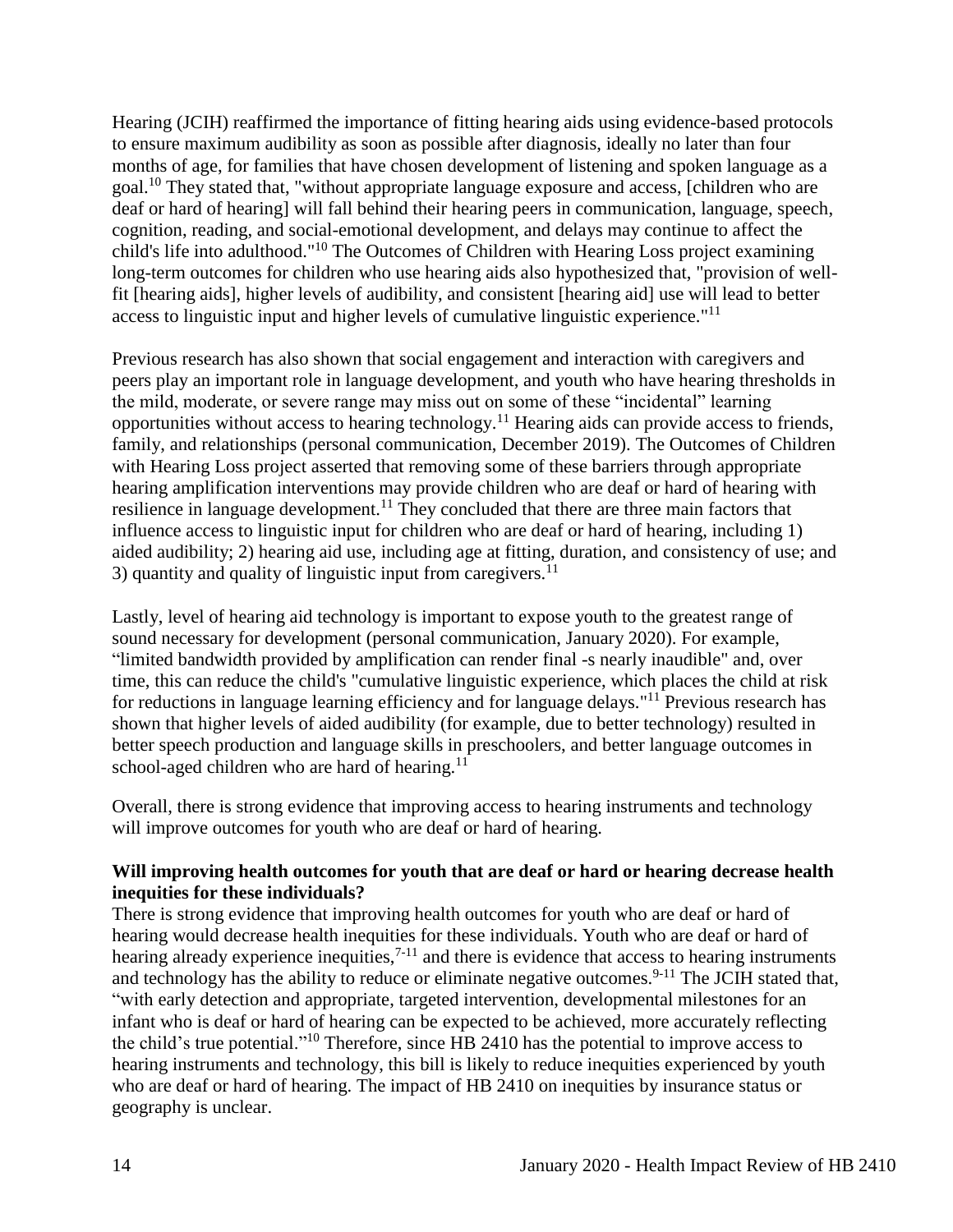#### *Inequities by insurance status*

Key informants shared that there is a gap in health insurance coverage for hearing instruments. Families that do not meet income-eligibility for Medicaid, and do not have fiscal resources to pay for hearing instruments out-of-pocket are more likely to delay care (personal communication, December 2019). Key informants also mentioned that individuals that are recent immigrants or refugees may have limited access to initial hearing screening tests and limited access to health insurance. However, youth aged 0 to 19 who are income-eligible may qualify for Apple Health regardless of citizenship status.<sup>17</sup> In addition, while HB 2410 applies to individual and small group/small employer plans offered on the Exchange and PEBB/SEBB governmentsponsored plans, the provisions in the bill would not apply to self-insured plans (large employer plans) (personal communication, January 2020). National studies have estimated that state mandates for hearing instruments would only extend coverage to approximately 20% of youth who are deaf and hard of hearing.<sup>9</sup> Therefore, the impact of HB 2410 on current inequities by insurance status are unclear.

#### *Inequities by geography*

Shortages of audiologists with pediatric training have been identified as a barrier to youth accessing and receiving necessary services and technology across the U.S.<sup>9,10</sup> Access to hearing screening services and pediatric audiology is disproportionately spread across Washington State, with the majority of services located in urban areas (personal communication, December 2019). While many communities have access to an audiologist, most hearing clinics will not provide care for children as pediatric audiology is highly specialized to fit the needs of children and their families (personal communication, December 2019). The JCIH recommends that children who are deaf or hard of hearing be fitted for hearing aids by an audiologist with expertise, skills, and knowledge in pediatric audiology.<sup>10</sup> Youth typically "require more frequent professional services than adults because of the complexity and variation in their hearing loss."<sup>9</sup> For example, pediatric audiologists provide monitoring for fit and access to technology, ongoing counseling for the child, and services for other members of the family (personal communication, December 2019). Pediatric audiologists often work with a child's school system to ensure they are getting the services they need (personal communication, December 2019). One key informant from Whatcom County shared that their family had to transfer all of their care to Seattle Children's Hospital in order to access a pediatric audiologist and hearing aids, requiring changes in providers and long travel times.

In addition, "most parents are unfamiliar with hearing loss and hearing aids when they begin the intervention process, making it difficult for them to recognize when they are missing critical information related to their child's care and intervention" <sup>18</sup> and emphasizing the important role audiologists play in care. In a survey of 27 families with toddlers with binaural hearing aids, the majority reported that their primarily source of information and skills was the audiologist, with other health care providers teaching hearing aid management skills infrequently.<sup>18</sup> The study noted that, "supporting parents in how they manage their child's hearing aid use not only includes addressing technical aspects of hearing testing and hearing aid function but also addressing parent thoughts, feelings, and emotions. Counseling and emotional support is part of an audiologist's scope of practice and is a critical component of routine audiological care. Supporting parental well-being and adjustment to their child's hearing loss and ongoing hearing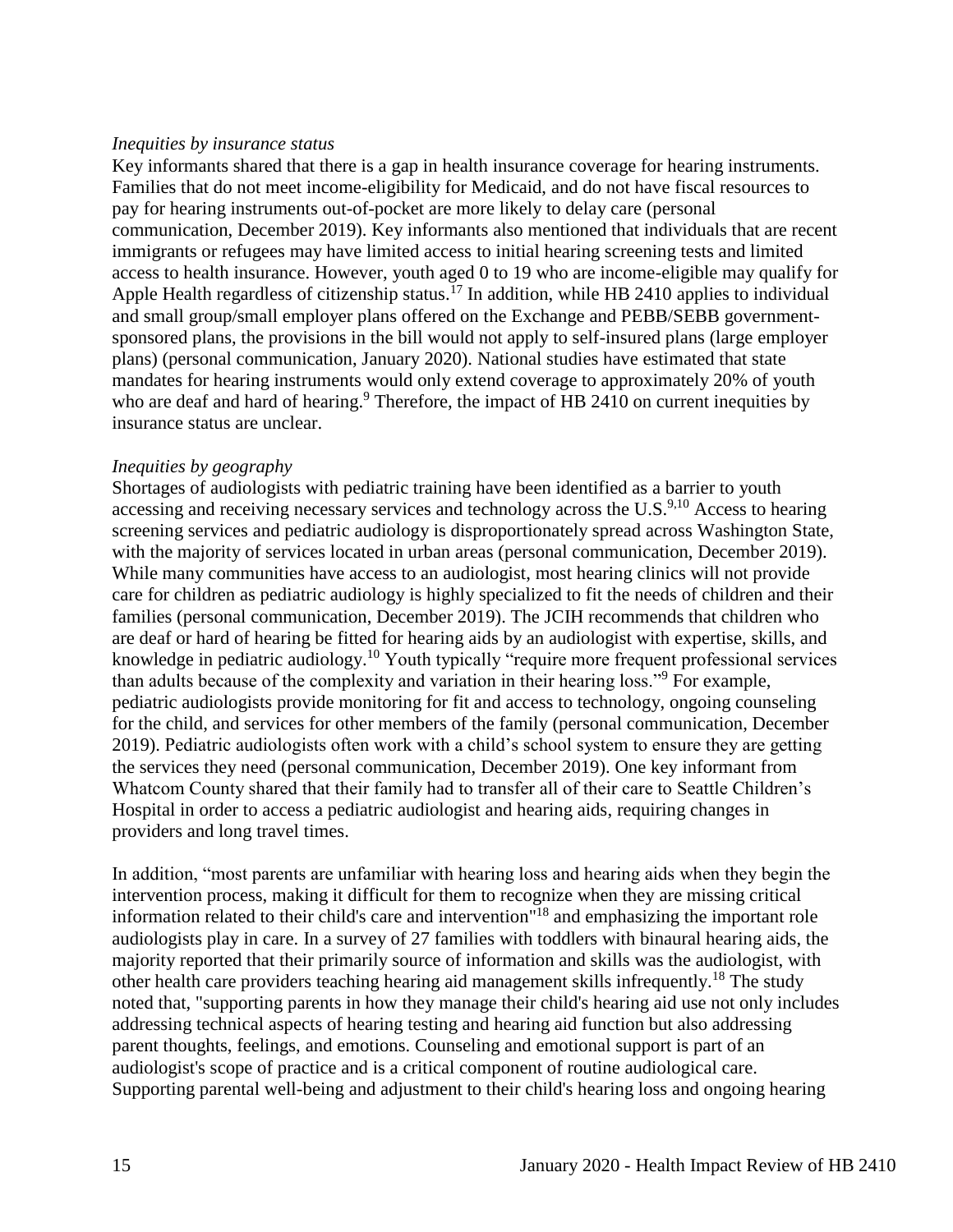needs can influence daily management, positively affecting child development outcomes."<sup>18</sup> While HB 2410 may improve access to and make hearing instruments and technology more affordable, it is unlikely to impact access to care or pediatric audiology services in Washington State. Therefore, the impact of the bill by geography is unclear.

<span id="page-17-0"></span>Overall, HB 2410 has the potential to reduce inequities for youth who are deaf or hard of hearing, and the impacts on inequities by insurance status and geography are unclear.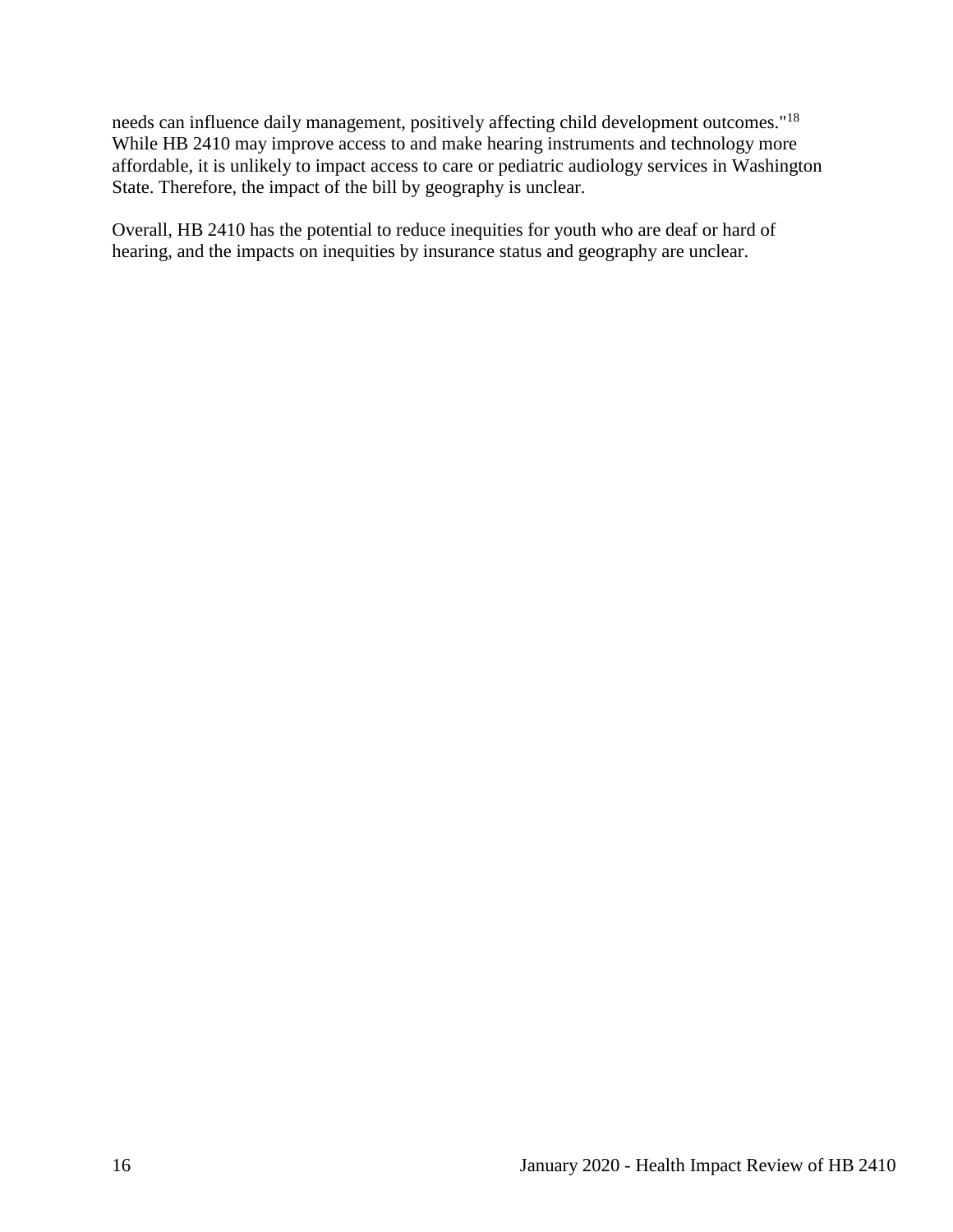## **Annotated References**

## 1. **Authority Washington State Health Care. Washington Apple Health Hearing Hardware Billing Guide: Washington Apple Health Clients Age 20 and Younger; DDA Clients Age 21 and Older. 2016.**

In this guide, Washington State Health Care Authority summaries coverage requirements for hearing hardware under Washington Apple Health programs, including Medicaid, the children's health insurance program (CHIP), and state-only funded health care programs. Medicaid and the Developmental Disabilities Administration programs provide coverage for "new, nonrefurbished, monoaural or binaural hearing aids, which includes the ear mold and batteries, for eligible clients age 20 and younger." The programs also cover replacement hearing aids after warranty if the aids are lost, beyond repair, or not sufficient for the client's hearing loss as well as ear molds when the mold is damaged or no longer fits, batteries, repairs, and rentals. Coverage also includes a prefitting evaluation, ear mold, and minimum of three post-fitting consultations. Both programs also provides coverage for Cochlear implant external speech processors and Baha speech processors, including maintenance, repair, and batteries.

## 2. **What health insurance plans must cover. 2019; Available at:**

## **[https://www.insurance.wa.gov/what-health-insurance-plans-must-cover.](https://www.insurance.wa.gov/what-health-insurance-plans-must-cover) Accessed 12/30/2019, 2019.**

The Office of the Insurance Commissioner provides information about what health plans in Washington State must cover based on the Affordable Care Act and state requirements.

#### 3. **What Marketplace health insurance plans cover: 10 essential health benefits. 2019; Available at: [https://www.healthcare.gov/coverage/what-marketplace-plans-cover/.](https://www.healthcare.gov/coverage/what-marketplace-plans-cover/) Accessed 12/30/2019, 2019.**

The U.S. Centers for Medicare & Medicaid Services outlines the 10 essential health benefits required by the Affordable Care Act.

# 4. **Utah State University. Hearing Aid Legislation. 2017; Available at:**

## **[http://infanthearing.org/legislation/hearingaid.html.](http://infanthearing.org/legislation/hearingaid.html) Accessed 12/30/2019, 2019.**

The National Center for Hearing Assessment and Management at Utah State University compiled a summary of enacted hearing aid legislation. As of 2017, 24 states required health insurance plans to cover hearing aids for youth. This website provides a summary of each state's legislation.

## 5. **AG Ferguson Statement on Seeking Supreme Court Review of ACA [press release]. January 3, 2020 2020.**

In this press release, the Washington State Office of the Attorney General provided comment on the current status of the Affordable Care Act (ACA) in the U.S. Court System. Attorney General Bob Ferguson asked the U.S. Supreme Court to review the lower court's decision in a challenge to the Affordable Care Act. Washington State, as part of a 20 state coalition is, "seeking review of a decision in the U.S. Court of Appeals for the Fifth Circuit, which held that the individual mandate is unconstitutional, but declined to further rule on the validity of the ACA's remaining provisions." The court's ruling on the ACA would impact health care coverage and affordability in Washington State.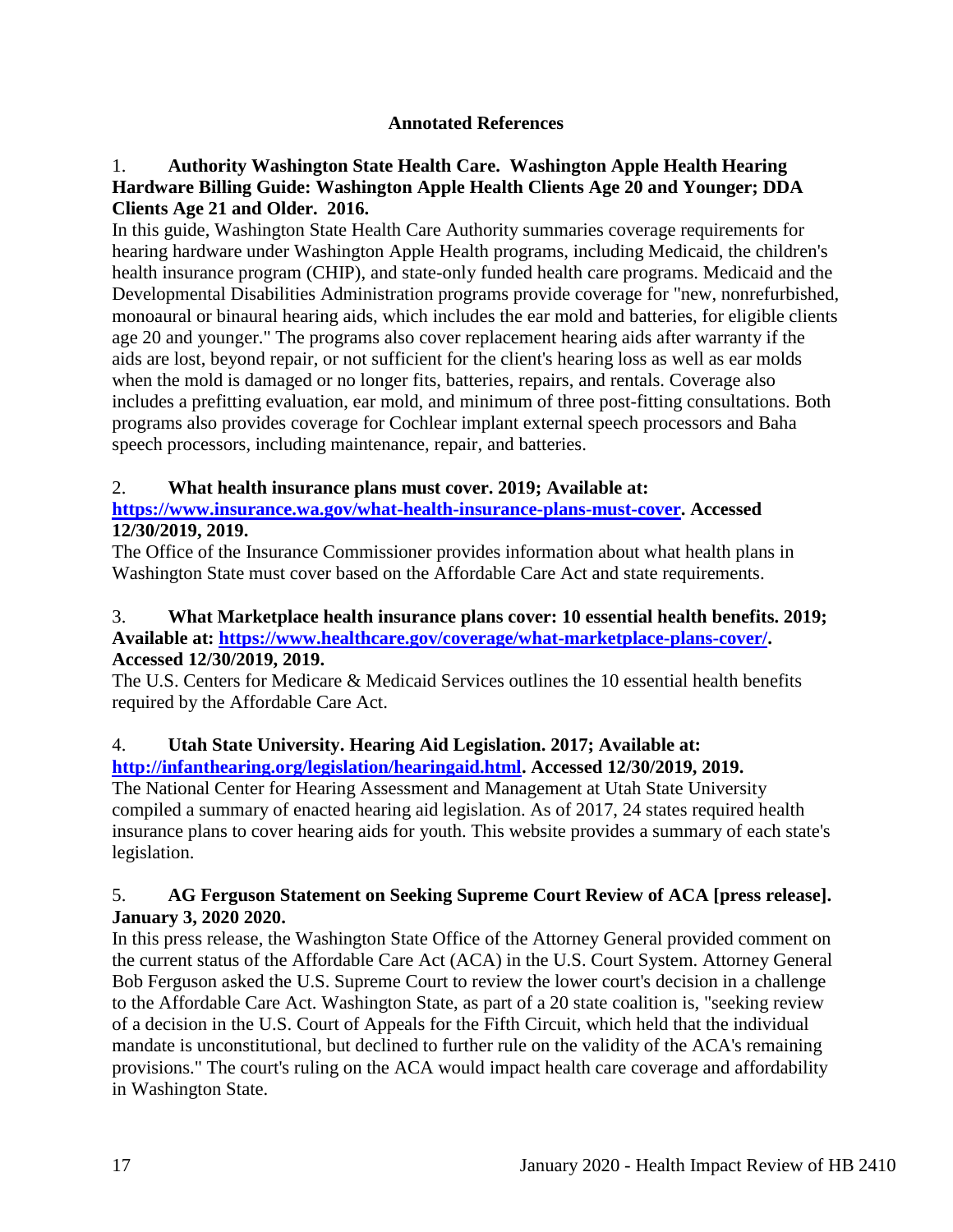## 6. **Legislature Washington State. Definitions.** *RCW 18.35.010***2014.**

RCW 18.35.010 provides definitions for "hearing instrument" and "hearing aid specialist," among other terms.

#### 7. **Arlinger Stig. Negative consequences of uncorrected hearing loss—a review.**  *International Journal of Audiology.* **2003;42(2):S17-S20.**

Arlinger provides a review and commentary on the impacts of reduced hearing thresholds. While the review primarily focuses on literature related to older adults, Arlinger provides general information that reduced hearing thresholds have been associated with physical, cognitive, behavioral, and social impacts. It has also been associated with poorer quality of life, isolation, reduced social activity, feelings of exclusion, and increased prevalence in symptoms of depression. Arlinger notes that, "these findings indicate the importance of early identification of hearing loss and offers of rehabilitative support, where fitting of hearing aids is usually an important component."

## 8. **Barrett T.S., White K.R. Trends in Hearing Loss Among Adolescents.** *Pediatrics.*  **2017;140(6).**

Barrett and White updated previous estimates of the prevalence of adolescents aged 12 to 19 that are deaf or hard of hearing in the U.S. They analyzed National Health and Nutrition Examination Survey (NHANES) data from 1994 to 2010, which included information for 6,891 adolescents, to determine prevalence at low and high hearing thresholds. NHANES is the only national dataset with audiometry examination measures. Overall, they found a decrease in prevalence for mild hearing thresholds and similar prevalence for severe hearing thresholds. They also found that unilateral hearing impacts were more prevalent than bilateral hearing impacts. From 1994 to 2010, Barrett and White concluded that 7.01 to 8.56 out of 1000 adolescents ages 12 to 19 experience bilateral hearing thresholds greater than or equal to 25 decibels and 26.8 to 46.8 out of 1000 experience unilateral hearing thresholds greater than or equal to 25 decibels. The concluded that, "hearing loss [greater than or equal to] 15 dB affects 3% to 5% of adolescents and hearing loss >15 dB affects 15% to 20% of adolescents." The authors concluded that prevalence did not increase between 1994 and 2010. The authors state that youth that are deaf or hard of hearing may experience poor psychosocial health, school performance, social engagement, language development, and self-esteem. These impacts affect all youth that are deaf or hard of hearing, including youth with mild hearing thresholds and unilateral or bilateral impacts. NHANES has not collected audiometric data since 2010, and data collected in 2006, 2008, and 2010 were only available for children aged 12 to 19 years. The only NHANES data available for children aged 6 to 19 were data collected in 1988 and 1994. The authors recommend that NHANES resume collecting audiometric data for children ages 6 to 19 to provide up-to-date prevalence data for youth that are deaf or hard of hearing in the U.S.

#### 9. **Limb S. J., McManus M. A., Fox H. B., et al. Ensuring financial access to hearing aids for infants and young children.** *Pediatrics.* **2010;126 (Supplement 1):S43-S51.**

In 2006, the National Center for Hearing Assessment and Management convened a Children's Audiology Financing Workgroup to make recommendations about funding for hearing aids and associated care for children aged 0-3 years of age. The workgroup recognized that, "many children with permanent hearing loss do not receive hearing aids and related professional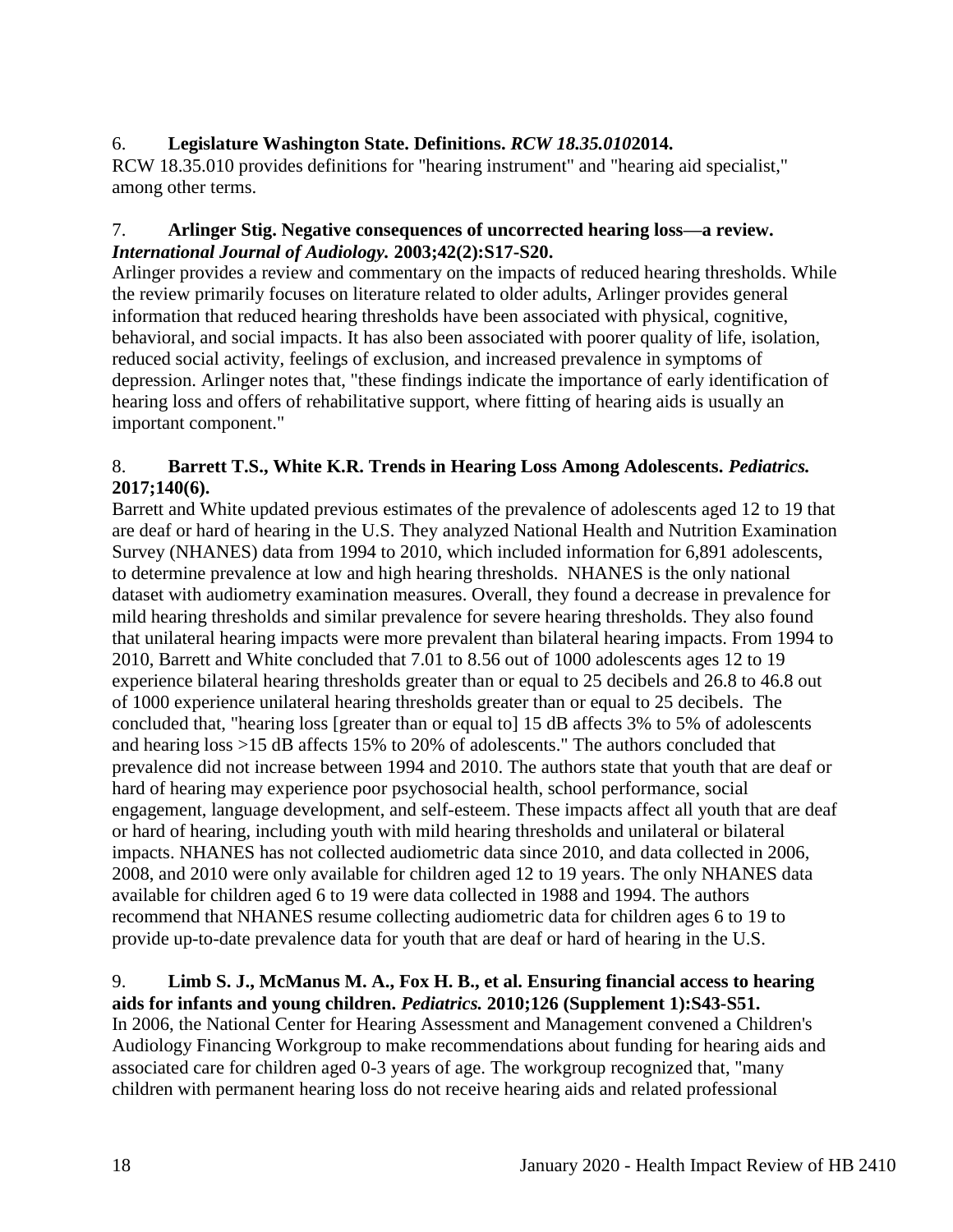services, in part because of public and private financing limitations." They cite a 2003 survey with all Early Hearing Detection and Intervention programs, in which 88% of programs stated that financing problems for hearing aids was a significant barrier for youth that are deaf or hard of hearing. The authors write that, "without appropriate access to language, hearing technology, and early intervention, children with hearing loss almost always fall behind their peers in language, cognition, and social-emotional development." Infants that do not receive appropriate early-intervention services often exhibit at least one developmental delay. Hearing technology has the ability to reduce or eliminate negative outcomes. The workgroup made four recommendations: 1. Expand the definition of hearing assistive technology provided in the Individuals With Disabilities Education Act that hearing aids includes both analog and digital devices to ensure devices with adequate technology for children are included. Typically, the most appropriate hearing aids for children are digital hearing aids with specific features, including automatic feedback cancellation, low-level noise reduction, multiple channels, and wide dynamic range compression. 2. Ensure that digital hearing aids, which are the medically necessary type of hearing aid for infants and children are covered by Medicaid and the Children's Health Insurance Program. 3) Encourage state legislative mandates that private health insurance must cover digital hearing aids and related professional services for infants and children. The workgroup estimated that this option would provide coverage for approximately 20% of infants and children that are deaf or hard of hearing, with an increase in premiums of less than 1%. This option would not provide coverage for all youth that are deaf or hard of hearing since selfinsured plans are excluded from state mandates. In addition, these mandates are unlikely to fully cover the cost of hearing aids, accessories, and professional services, requiring some level of cost-sharing or out-of-pocket expenses from families. 4) Establish loaner program for hearing aids in every state. The workgroup estimated that approximately \$3,000 per hearing aid (in 2010 dollars) would be required to provide the hearing aid, accessories and related professional services to children 0 to 3 years of age.

#### 10. **Hearing The Joint Commitee on Infant. Year 2019 Position Statement: Principles and Guidelines for Early Hearing Detection and Intervention Programs.** *The Journal of Early Hearing Detection and Intervention.* **2019;4(2):1-44.**

In 2019, the Joint Committee on Infant Hearing issued an updated position statement. The report clarified preferred language. The committee recommend using person-first language phrases like "infants or children who are deaf or hard of hearing" to be inclusive of all children with varied hearing levels. They also recommended replacing "hearing loss" with "hearing thresholds in the mild, moderate, severe, or profound range" to acknowledge that infants and children with hearing outside the typical range have not experienced a loss. Lastly, "the JCIH recognizes that terms like hearing loss, hearing impairment, and hearing levels have different values or interpretations assigned to them depending on one's cultural perspective." The committee affirmed the importance of fitting hearing aids using evidence-based protocols to ensure maximum audibility as soon as possible after diagnosis, ideally no later than four months of age, for families that have chosen development of listening and spoken language as a goal. A child who is deaf or hard of hearing may experience delays in speech and language development, academic achievement, and social and emotional outcomes. They stated, "the goals of early hearing detection and intervention (EHDI) are to maximize language and communication competence, literacy development, and psychosocial well-being for children who are deaf or hard of hearing. Without appropriate language exposure and access, these children will fall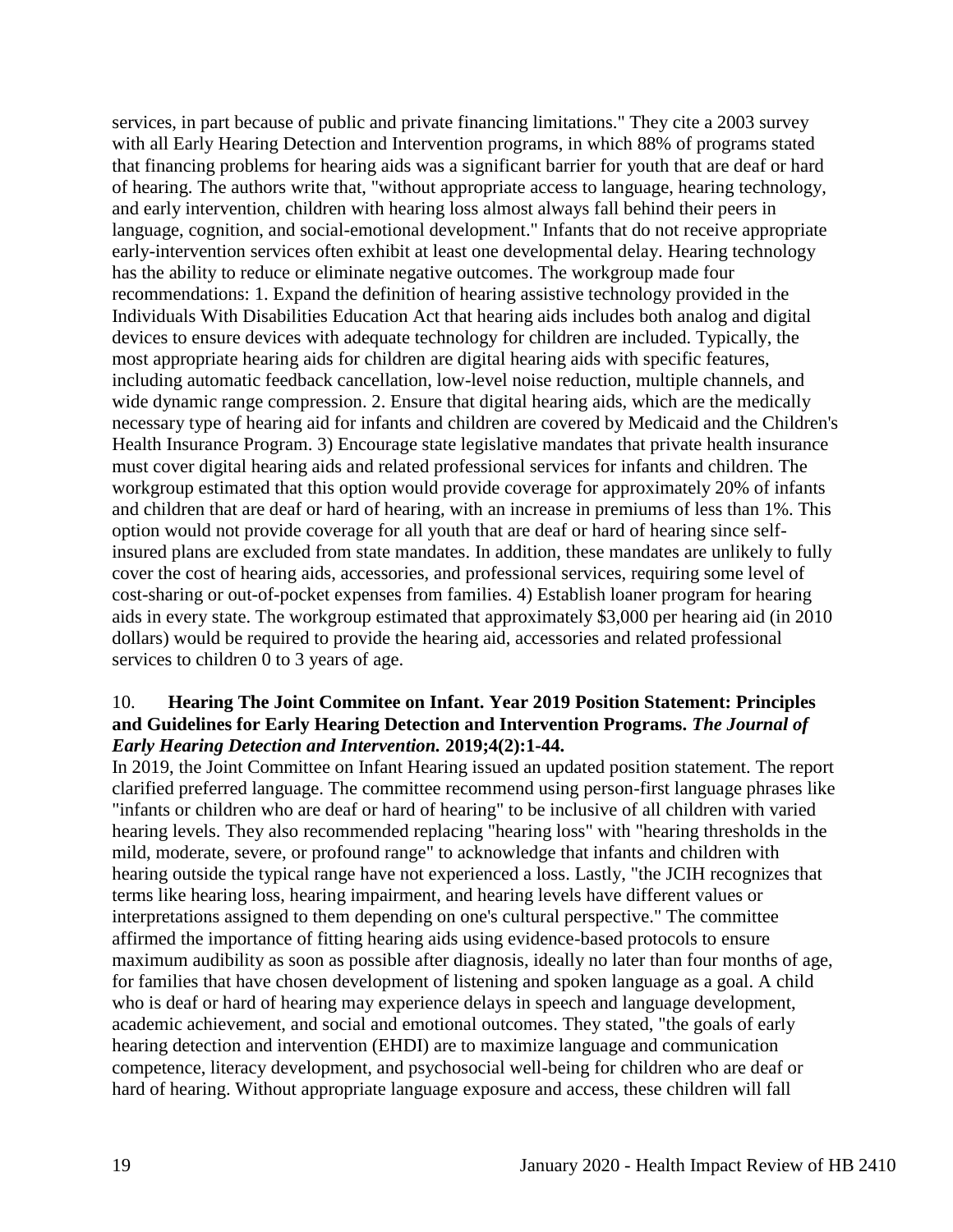behind their hearing peers in communication, language, speech, cognition, reading, and socialemotional development, and delays may continue to affect the child's life into adulthood. With early detection and appropriate, targeted intervention, developmental milestones for an infant who is deaf or hard of hearing can be expected to be achieved." The committee also states that, "consistent with pediatric diagnostic evaluations, the fitting of pediatric amplification should be provided by an audiologist with expertise, skills, and knowledge in pediatric audiology." The committee recognizes the national shortage of pediatric audiologists and recommends continued efforts to increase the number of audiologists with pediatric knowledge and skills. Hearing aids for children should include technology features such as pediatric-sized earhooks, tamper-proof battery doors, compatibility with remote-microphone (FM) technology, and flexible gain and output characteristics that can be modified as an infant's hearing changes.

#### 11. **Moeller M. P., Tomblin J. B. An Introduction to the Outcomes of Children with Hearing Loss Study.** *Ear and Hearing.* **2015;36 Suppl 1:4S-13S.**

The Outcomes of Children with Hearing Loss project resulted after a National Institute on Deafness and other Communication Disorders (NIDCD) work group identified a lack of research on the outcomes of children who use hearing aids. The project gathered evidence about the benefits of early access to hearing amplification technology and identified factors that contribute to the risk and protection of children who use hearing aids. The authors cite past research on language development showing that, "access to the acoustic-phonetic properties in the input is essential for spoken language learning and a hearing loss could result in reduced learning both with respect to what is learned and how rapidly it is learned." They also point out that the "most" potent input for language learning will occur in the context of social engagement and interaction with caregivers and playmates," and that children who have hearing thresholds in the mild, moderate, or severe ranges could miss out on some of these learning opportunities. The authors asserted that removing some of these barriers through appropriate interventions may provide children who are deaf or hard of hearing with resilience in language development. Hearing aids can help to amplify sound and, for children, the technology of the aids makes a large difference. For example, the authors state "limited bandwidth provided by amplification can render final -s nearly inaudible" and, over time, this can reduce the child's "cumulative linguistic experience, which places the child at risk for reductions in language learning efficiency and for language delays." Any degree of hearing outside the typical range could place a child at risk for negative outcomes. The authors concluded that there are three main factors that influence access to linguistic input for children who are deaf or hard of hearing, including 1) aided audibility; 2) hearing aid use, including age at fitting, duration, and consistency of use; and 3) quantity and quality of linguistic input from caregivers. They also cite previous research showing that higher levels of aided audibility resulted in better speech production and language skills in preschoolers, and better language outcomes in school-aged children who are hard of hearing. For the Outcomes of Children with Hearing Loss project, the authors hypothesized that, "provision of well-fit [hearing aids], higher levels of audibility, and consistent [hearing aid] use will lead to better access to linguistic input and higher levels of cumulative linguistic experience."

## 12. **Vision and Hearing Screening Services for Children and Adolescents. 2019; Available at: [https://www.medicaid.gov/medicaid/benefits/early-and-periodic-screening](https://www.medicaid.gov/medicaid/benefits/early-and-periodic-screening-diagnostic-and-treatment/vision-and-hearing-screening-services-children-and-adolescents/index.html)[diagnostic-and-treatment/vision-and-hearing-screening-services-children-and](https://www.medicaid.gov/medicaid/benefits/early-and-periodic-screening-diagnostic-and-treatment/vision-and-hearing-screening-services-children-and-adolescents/index.html)[adolescents/index.html.](https://www.medicaid.gov/medicaid/benefits/early-and-periodic-screening-diagnostic-and-treatment/vision-and-hearing-screening-services-children-and-adolescents/index.html) Accessed 12/30/2019, 2019.**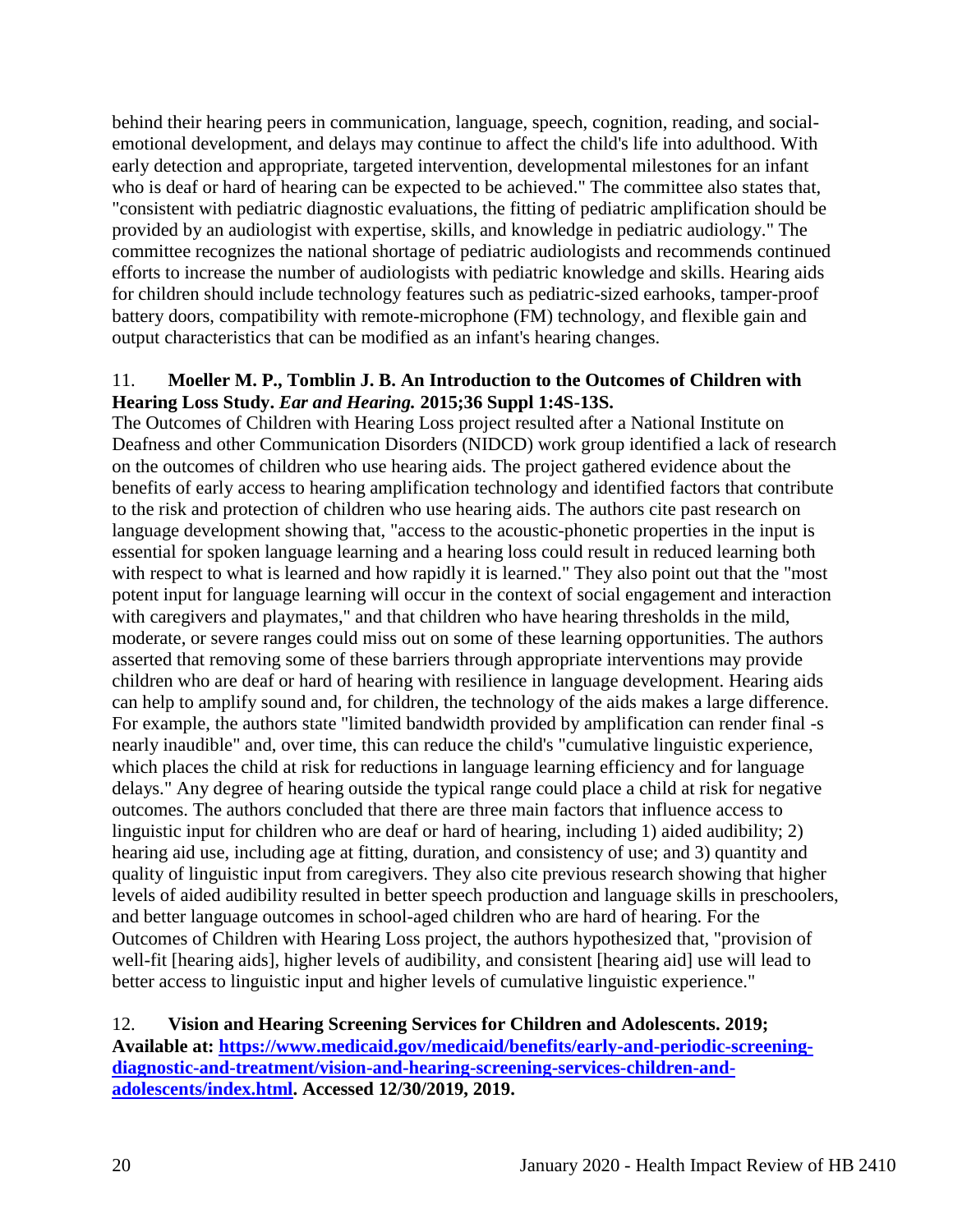The U.S. Centers for Medicare and Medicaid Services (CMS) summarizes vision and hearing screening services for children and adolescents. CMS reports that two to three out of every 1,000 children are born deaf or hard of hearing, with many more children developing hearing problems after birth. While 95% of all newborns receive hearing screening, many children do not receive early diagnosis and treatment for hearing conditions. They state that, hearing conditions "can have negative impacts on language and speech development, academic performance, and overall well-being. Research shows that identifying and treating hearing impairments earlybefore 6 months of age- can help prevent these outcomes." CMS Early and Periodic Screening, Diagnostic and Treatment guidelines requires that Medicaid cover hearing aids, replacement batteries, and Cochlear implants.

#### 13. **Health Washington State Department of. Early Hearing-loss Detection, Diagnosis and Intervention: Diagnostic and Early Intervention Statistics 2018. 2019.**

In 2017, there were 86,070 infants born in Washington State. Approximately 97% received a newborn hearing screening test before 1 month of age. DOH notes that many infants born outside of hospitals do not receive newborn hearing screening. Of infants screened, 93% (70,758 infants) passed the initial newborn hearing screening test and 5% (3,982 infants) did not pass. Of infants that did not pass the initial screen, 80% (3,189 infants) passed the follow-up screen and 14% (552 infants) were referred. Another 6% were lost to follow-up (202 infants) or other reasons (39 infants). Overall, in 2017, 687 infants were referred for audiological evaluation and approximately 2 out of 1,000 infants were identified with hearing loss (total of 157 infants). Infants with hearing problems are diagnosed with a slight, mild, moderate, severe, or profound degree of hearing loss. DOH reports that 1-3 out of 1,000 infants are born deaf or hard of hearing.

## 14. **(NIDCD) National Institute on Deafness and Other Communication Disorders. NIDCD Statistical Report: Prevalence of Hearing Loss in U.S. Children, 2005. National Institutes of Health, U.S. Department of Health and Human Services; 2006.**

The National Institute on Deafness and other Communication Disorders (NIDCD) of the National Institutes of Health (NIH), published a statistical report in 2006 using data from the National Health and Nutrition Examination Surveys (NHANES) from 1976 to 1994 to estimate the prevalence of youth that are deaf or hard of hearing in the U.S. The NIDCD classifies hearing thresholds as normal, mild, moderate, severe, and profound, with normal hearing levels less than or equal to 15 decibels and profound hearing levels more than 75 decibels. Audiometry in children 6 t o19 years of age was measured in 7,119 children in 1976-1980 and 6,166 children in 1988-1994 NHANES. Based on survey data, and adjusted for the 2005 U.S. population, NIDCD found that 903,000 (1.57%) to 957,000 (1.66%) U.S. children 6 to 19 years of age experience bilateral mild, moderate, or severe hearing levels. They estimate that 4.9% to 5.7% of children 6 to 19 years of age experience unilateral mild, moderate, or severe hearing levels. For the 2005 population, these percentages represent 2.6 to 2.8 million U.S. children with unilateral mild to severe hearing levels.

## 15. **Congress 111th. The Patient Protection and Affordable Care Act.** *Public Law 111- 148***2010.**

Section 1311(d)(3) of the Patient Protection and Affordable Care Act outlines requirements related to states requiring additional benefits in addition to the federally-defined essential health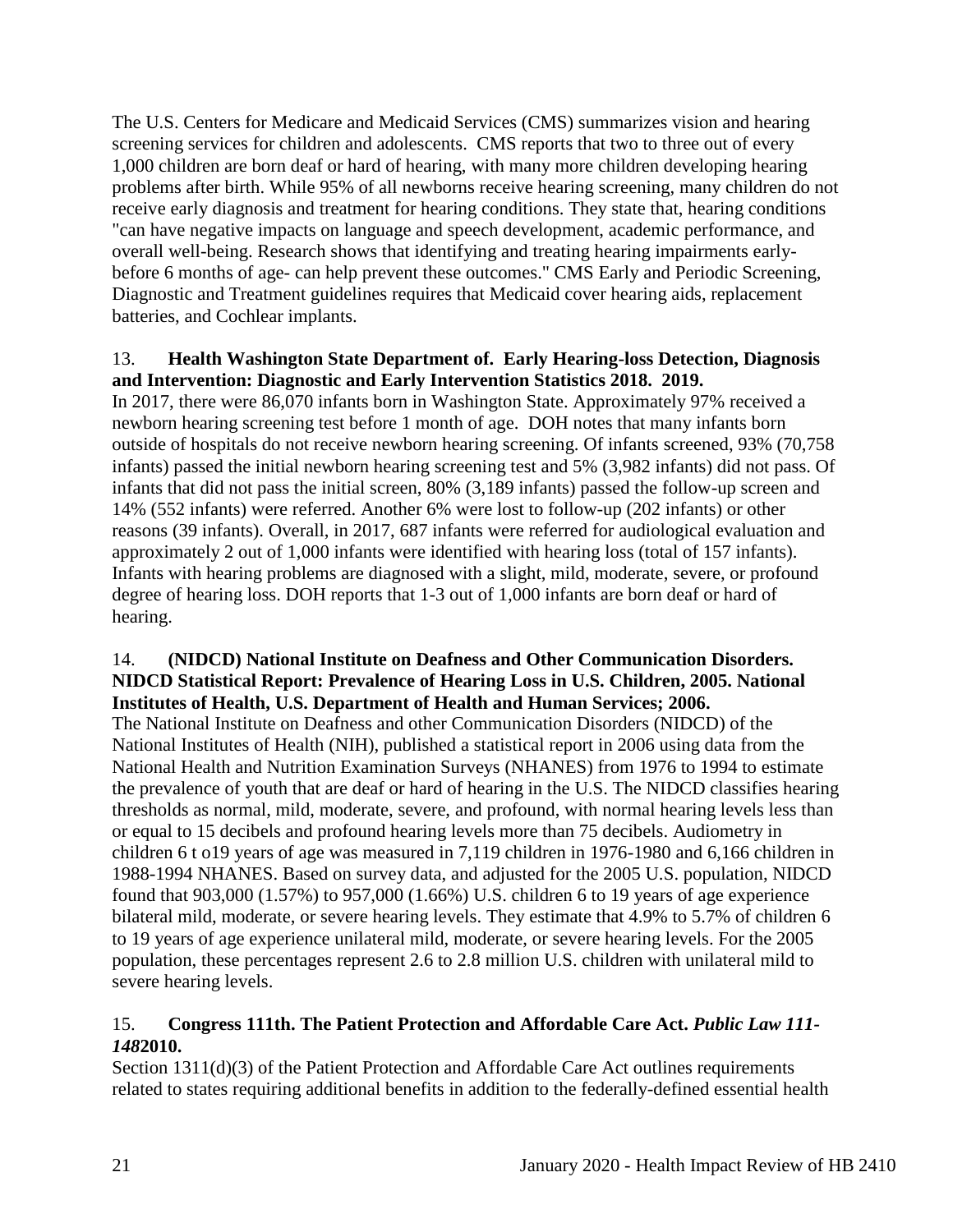benefits. Subsection  $(3)(B)(ii)$  outlines ways that the state must assume the cost of additional benefits.

## 16. **Alberg J. Insurance Coverage for Children's Hearing Aids: Making it a reality. BEGINNINGS for Parents of Children Who Are Deaf or Hard of Hearing, Inc.**

This PowerPoint presentation summarizes work by the North Carolina chapter of the Hearing Loss Association of America to pass hearing aid legislation in North Carolina. The bill would have required health insurance providers to cover the cost of hearing aids for children at \$2,000 per ear every 36 months. As part of their efforts, the authors estimated the cost of the benefit per year at \$1,984,000 and the estimated increase in insurance premiums at \$0.39 per member per year.

## 17. **Authority Washington State Health Care. Citizenship and Immigration Status Guide. 2019.**

The Washington State Health Care Authority provides an overview of potential program eligibility based on citizenship and immigration status.

## 18. **Munoz K., Olson W.A., Twohig M.P., et al. Pediatric hearing aid use: Parent-Reported Challenges.** *Ear and Hearing.* **2015;36(2):279-287.**

The authors conducted the Parent Hearing Aid Management Inventory study to identify parentreported challenges to hearing aid management for children ages 0 to 3 years old and family demographics. Thirty-seven families completed surveys through Early Intervention programs in Utah and Indiana. Questions explored access to information, parent confidence, expectations, communication with the audiologist, and challenges with using hearing aids. Survey questions also asked about symptoms of depression, psychological flexibility, experiential avoidance, and internal thought processes. The majority of parents responding to the survey had children that were 22 months old and had been wearing binaural hearing aids for about 15 months. Recommendations state that infants receive hearing intervention services before 6 months of age to optimize spoken language development as "children with hearing loss, regardless of the degree, are at risk for developmental consequences as a result of their hearing loss." Many families report challenges accessing services. In this survey, parents reported that their primary source of information and skills was the audiologist, and studies have shown the importance of hearing professionals in providing support to parents. The authors stated that, "supporting parents in how they manage their child's hearing aid use not only includes addressing technical aspects of hearing testing and hearing aid function but also addressing parent thoughts, feelings, and emotions. Counseling and emotional support is part of an audiologist's scope of practice and is a critical component of routine audiological care. Supporting parental well-being and adjustment to their child's hearing loss and ongoing hearing needs can influence daily management, positively affecting child development outcomes." Half of parents (43%) reported not receiving any information about hearing instruments other than hearing aids (e.g. FM systems, cochlear devices). Parents also reported that other providers (not audiologists) taught hearing aid management skills infrequently. More than 50% of parents reported two main challenges to managing hearing aid use: 1) child's behavior and activities (e.g. playing outside); and 2) alternate care settings. There was a statistically significant relationship between hours of hearing aid use and parental challenges (e.g. frustration) ( $p= 0.001$ ), perception of hearing aid benefits ( $p= 0.001$ ), and extent of challenges reported (e.g. playing outside) ( $p= 0.02$ ). The